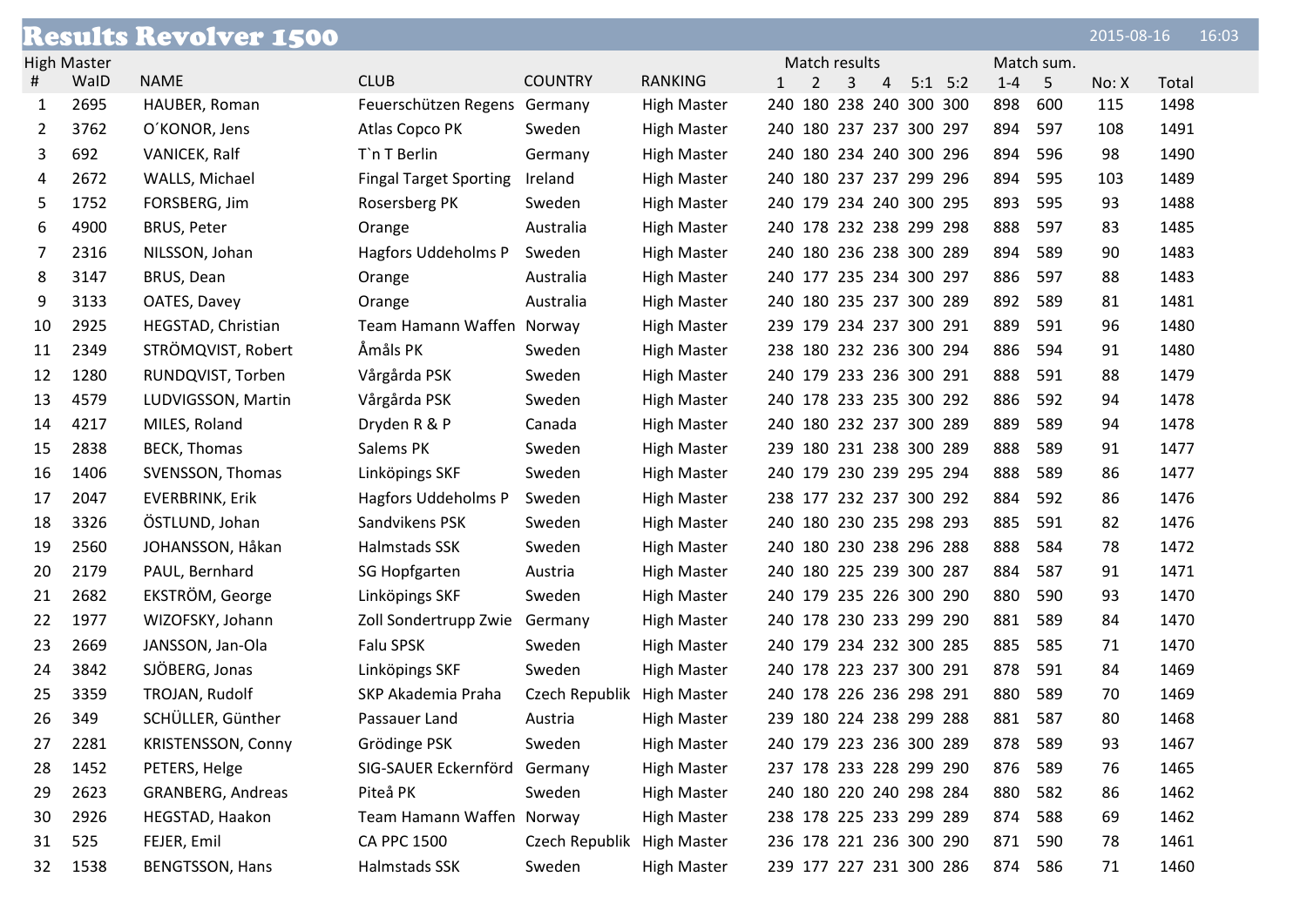|        |                    | <b>Results Revolver 1500</b> |                                    |                |                    |                         |   |                |             |         |            | 2015-08-16 |       | 16:03 |
|--------|--------------------|------------------------------|------------------------------------|----------------|--------------------|-------------------------|---|----------------|-------------|---------|------------|------------|-------|-------|
|        | <b>High Master</b> |                              |                                    |                |                    | Match results           |   |                |             |         | Match sum. |            |       |       |
| #      | WalD               | <b>NAME</b>                  | <b>CLUB</b>                        | <b>COUNTRY</b> | <b>RANKING</b>     | $\mathbf{1}$<br>2       | 3 | $\overline{4}$ | $5:1$ $5:2$ | $1 - 4$ | $-5$       | No: X      | Total |       |
| 33     | 4696               | SCHMIDT, Marc                | SLG Big Bore Shooters              | Germany        | <b>High Master</b> | 239 178 228 235 298 281 |   |                |             | 880     | 579        | 81         | 1459  |       |
| 34     | 1402               | NILSSON, Tomas               | Katrineholms PK                    | Sweden         | <b>High Master</b> | 240 177 219 239 298 285 |   |                |             | 875     | 583        | 70         | 1458  |       |
| 35     | 1279               | SVENSSON, Björn              | Vårgårda PSK                       | Sweden         | <b>High Master</b> | 236 178 229 231 299 284 |   |                |             | 874     | 583        | 63         | 1457  |       |
| 36     | 2664               | RUNDQVIST, Monica            | Vårgårda PSK                       | Sweden         | <b>High Master</b> | 234 177 231 234 296 280 |   |                |             | 876     | 576        | 64         | 1452  |       |
| 37     | 1100               | JONES, Neil                  | Team Merkle Tuning B Great Britain |                | <b>High Master</b> | 239 176 223 234 294 281 |   |                |             | 872     | 575        | 57         | 1447  |       |
| 38     | 4254               | AHLBECK, Johan               | Torna Hällestads PSK               | Sweden         | <b>High Master</b> | 240 149 230 237 300 287 |   |                |             | 856     | 587        | 84         | 1443  |       |
| 39     | 2549               | MARTINSSON, Andreas          | Falu SPSK                          | Sweden         | <b>High Master</b> | 230 180 233 235 300 233 |   |                |             | 878     | 533        | 75         | 1411  |       |
| 40     | 3877               | <b>ERIKSSON, Anders</b>      | Hagfors Uddeholms P                | Sweden         | <b>High Master</b> | 237 166 219 232 278 0   |   |                |             | 854     | 278        | 61         | 1132  |       |
| Master |                    |                              |                                    |                |                    | Match results           |   |                |             |         | Match sum. |            |       |       |
| #      | WalD               | <b>NAME</b>                  | <b>CLUB</b>                        | <b>COUNTRY</b> | <b>RANKING</b>     | 2<br>1                  | 3 | $\overline{4}$ | $5:1$ $5:2$ | $1 - 4$ | $-5$       | No: X      | Total |       |
| 1      | 3672               | LUNDBACK, Anders             | Grödinge PSK                       | Sweden         | Master             | 240 179 233 235 298 291 |   |                |             | 887     | 589        | 85         | 1476  |       |
| 2      | 4706               | KEMM, Frank                  | T`n T Berlin                       | Germany        | Master             | 240 179 234 236 297 289 |   |                |             | 889     | 586        | 87         | 1475  |       |
| 3      | 4529               | GRUBER, Gerhard              | <b>SR Hubertus</b>                 | Austria        | Master             | 239 178 237 230 299 292 |   |                |             | 884     | 591        | 72         | 1475  |       |
| 4      | 2289               | BOHN, Erich                  | <b>HSV Ried</b>                    | Austria        | Master             | 240 180 232 232 299 289 |   |                |             | 884     | 588        | 86         | 1472  |       |
| 5      | 376                | GEIKOWSKI, Andreas           | T'nT Berlin                        | Germany        | Master             | 239 180 235 231 300 285 |   |                |             | 885     | 585        | 73         | 1470  |       |
| 6      | 5232               | JOHANSEN, Morten A.          | Oscarsborg PK                      | Norway         | Master             | 236 176 236 233 299 290 |   |                |             | 881     | 589        | 64         | 1470  |       |
| 7      | 227                | <b>BECKER, Dirk</b>          | Lüdenscheid                        | Germany        | Master             | 238 177 229 234 300 290 |   |                |             | 878     | 590        | 77         | 1468  |       |
| 8      | 3450               | ANDERSSON, Sören             | Bromma PK                          | Sweden         | Master             | 238 177 235 235 298 283 |   |                |             | 885     | 581        | 69         | 1466  |       |
| 9      | 2778               | MURWIG, Maik                 | Rifle Ranch Borgholzh              | Germany        | Master             | 238 180 222 239 299 287 |   |                |             | 879     | 586        | 78         | 1465  |       |
| 10     | 3868               | SJÖGREN, Niklas              | Bromma PK                          | Sweden         | Master             | 239 180 233 232 298 282 |   |                |             | 884     | 580        | 77         | 1464  |       |
| 11     | 4177               | LÖFGREN, Lennart             | Umeå PK                            | Sweden         | Master             | 239 179 227 233 300 285 |   |                |             | 878     | 585        | 82         | 1463  |       |
| 12     | 1547               | PETTERSSON, Åke              | Uppsala HF                         | Sweden         | Master             | 235 179 232 238 297 280 |   |                |             | 884     | 577        | 85         | 1461  |       |
| 13     | 5307               | NORBERG, Mikael              | Karlstads PSK                      | Sweden         | Master             | 239 177 223 238 298 285 |   |                |             | 877     | 583        | 70         | 1460  |       |
| 14     | 1837               | ROBERTS, Jack                | Sioux Lookout H&R Cl               | Canada         | Master             | 236 179 222 237 299 287 |   |                |             | 874     | 586        | 65         | 1460  |       |
| 15     | 4326               | <b>ISAKSSON, Mattias</b>     | Halmstads SSK                      | Sweden         | Master             | 236 178 231 231 296 288 |   |                |             | 876     | 584        | 65         | 1460  |       |
| 16     | 3373               | <b>WAGNER, Patrick</b>       | Schwandorf                         | Germany        | Master             | 238 178 223 233 299 288 |   |                |             | 872 587 |            | 63         | 1459  |       |
| 17     | 4576               | TUOMINEN, Tuija              | Bromma PK                          | Sweden         | Master             | 237 179 231 224 300 287 |   |                |             | 871     | 587        | 69         | 1458  |       |
| 18     | 3547               | JONES, Marnie                | Gulgong                            | Australia      | Master             | 239 178 227 229 296 288 |   |                |             | 873     | 584        | 72         | 1457  |       |
| 19     | 3487               | STODEREGGER, Andreas         | USG Bludenz-Bürs / SL Austria      |                | Master             | 239 179 222 237 298 282 |   |                |             | 877     | 580        | 70         | 1457  |       |
| 20     | 3205               | HEMMÄLIN, Richard            | Grödinge PSK                       | Sweden         | Master             | 237 178 223 236 297 286 |   |                |             | 874     | 583        | 64         | 1457  |       |
| 21     | 4624               | LAKHALL, Jonas               | Arvika PK                          | Sweden         | Master             | 240 174 233 229 296 283 |   |                |             | 876     | 579        | 70         | 1455  |       |
| 22     | 3225               | TEH, Kah Hoon, Peter         | <b>HTSRA</b>                       | Singapore      | Master             | 236 176 227 233 299 284 |   |                |             | 872     | 583        | 60         | 1455  |       |
| 23     | 5050               | HELLSTRÖM, Krister           | Landskrona PK                      | Sweden         | Master             | 238 177 224 234 298 281 |   |                |             | 873 579 |            | 64         | 1452  |       |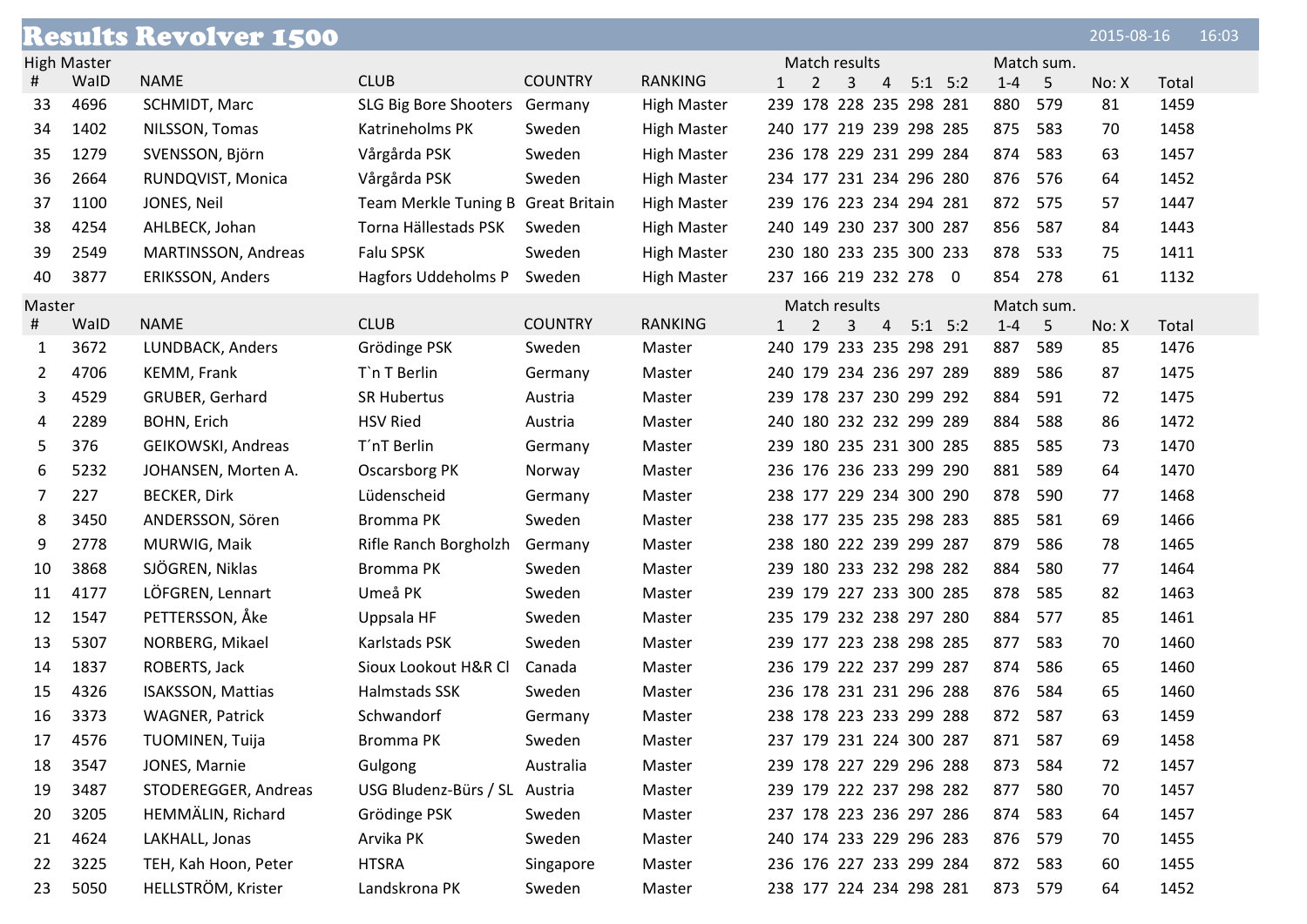|        |       | <b>Results Revolver 1500</b> |                           |                       |                |   |                         |                |             |         |            | 2015-08-16 |       | 16:03 |
|--------|-------|------------------------------|---------------------------|-----------------------|----------------|---|-------------------------|----------------|-------------|---------|------------|------------|-------|-------|
| Master |       |                              |                           |                       |                |   | Match results           |                |             |         | Match sum. |            |       |       |
| #      | WalD  | <b>NAME</b>                  | <b>CLUB</b>               | <b>COUNTRY</b>        | <b>RANKING</b> | 1 | 2<br>3                  | $\overline{4}$ | $5:1$ $5:2$ | $1 - 4$ | $-5$       | No: X      | Total |       |
| 24     | 4765  | REXANDER, David              | Linköpings SKF            | Sweden                | Master         |   | 238 180 223 230 298 282 |                |             | 871     | 580        | 64         | 1451  |       |
| 25     | 4382  | LICHTMESS, Jörg              | Stade-Hagen               | Germany               | Master         |   | 237 177 227 228 296 286 |                |             | 869     | 582        | 63         | 1451  |       |
| 26     | 4919  | VOGEL, Dirk                  | SLG Aschersleben          | Germany               | Master         |   | 238 178 227 229 299 279 |                |             | 872     | 578        | 66         | 1450  |       |
| 27     | 4324  | BENGTSSON, Andreas           | Halmstads SSK             | Sweden                | Master         |   | 237 178 224 228 299 283 |                |             | 867     | 582        | 58         | 1449  |       |
| 28     | 2184  | ZABLOUDIL, Milan             | <b>BS-Target</b>          | Czech Republik Master |                |   | 239 178 219 230 299 283 |                |             | 866     | 582        | 62         | 1448  |       |
| 29     | 4814  | INGVARSSON, Michael          | <b>NAPK</b>               | Sweden                | Master         |   | 237 176 227 231 297 279 |                |             | 871     | 576        | 64         | 1447  |       |
| 30     | 4721  | LINDWALL, Robert             | Grödinge PSK              | Sweden                | Master         |   | 233 176 219 231 299 288 |                |             | 859     | 587        | 52         | 1446  |       |
| 31     | 4087  | TUROY, Leif Inge             | Åsane PK                  | Norway                | Master         |   | 238 178 223 234 296 277 |                |             | 873     | 573        | 50         | 1446  |       |
| 32     | 4255  | JOHANNESSON, Conny           | Torna Hällestads PSK      | Sweden                | Master         |   | 238 176 224 230 296 280 |                |             | 868     | 576        | 52         | 1444  |       |
| 33     | 2927  | <b>AUTHEN, Sjur</b>          | Oscarsborg PK             | Norway                | Master         |   | 238 180 212 238 299 276 |                |             | 868     | 575        | 69         | 1443  |       |
| 34     | 1729  | LAAKSO, Tom                  | Mölndals SF               | Sweden                | Master         |   | 238 176 221 231 299 278 |                |             | 866     | 577        | 55         | 1443  |       |
| 35     | 4697  | <b>EHLERS, Manfred</b>       | SLG Neumünster            | Germany               | Master         |   | 236 174 222 228 298 282 |                |             | 860     | 580        | 59         | 1440  |       |
| 36     | 5300  | CARLSSON, Andreas            | Göteborgs PSSK            | Sweden                | Master         |   | 235 173 222 230 299 279 |                |             | 860     | 578        | 61         | 1438  |       |
| 37     | 1989  | HILPERT, Werner              | Stärkloser Wölfe          | Germany               | Master         |   | 234 174 221 231 298 280 |                |             | 860     | 578        | 43         | 1438  |       |
| 38     | 4967  | LAMNE, Henrik                | <b>NLT PSK</b>            | Sweden                | Master         |   | 238 177 224 230 292 276 |                |             | 869     | 568        | 54         | 1437  |       |
| 39     | 1206  | REICHERT, Eberhard           | Polizei Waiblingen        | Germany               | Master         |   | 238 176 220 227 296 280 |                |             | 861     | 576        | 50         | 1437  |       |
| 40     | 1740  | <b>GUNNARSSON, Lars</b>      | Mölndals SF               | Sweden                | Master         |   | 238 178 223 228 296 274 |                |             | 867     | 570        | 49         | 1437  |       |
| 41     | 2794  | WIESENER, Wilfried           | Oberursel                 | Germany               | Master         |   | 237 178 226 222 296 276 |                |             | 863     | 572        | 52         | 1435  |       |
| 42     | 2816  | FORSLUND, Tony               | Volvo Pk                  | Sweden                | Master         |   | 237 174 229 227 293 275 |                |             | 867     | 568        | 51         | 1435  |       |
| 43     | 5656  | LIEN, Arnth                  | Åsane PK                  | Norway                | Master         |   | 234 177 227 218 297 279 |                |             | 856     | 576        | 53         | 1432  |       |
| 44     | 5249  | JOHANSSON, Anton             | Umeå PK                   | Sweden                | Master         |   | 240 176 214 236 295 269 |                |             | 866     | 564        | 59         | 1430  |       |
| 45     | 3327  | VON KNORRING, Niklas         | Rotebergs SK              | Sweden                | Master         |   | 234 174 224 215 300 283 |                |             | 847     | 583        | 50         | 1430  |       |
| 46     | 4629  | ZEITNER, Stefan              | <b>Beeskower Shooters</b> | Germany               | Master         |   | 234 174 230 227 295 266 |                |             | 865     | 561        | 53         | 1426  |       |
| 47     | 1293  | KUSKE, Sven                  | 1500 Frankfurt Feche      | Germany               | Master         |   | 235 172 218 232 296 272 |                |             | 857     | 568        | 57         | 1425  |       |
| 48     | 3248  | ANG, Kian Heng               | <b>PSRC</b>               | Singapore             | Master         |   | 234 177 211 227 295 281 |                |             | 849     | 576        | 45         | 1425  |       |
| 49     | 2851  | LOUKOVA, Jana                | SSK Usti nad Labem        | Czech Republik Master |                |   | 233 177 213 228 297 271 |                |             | 851 568 |            | 47         | 1419  |       |
| 50     | 1132  | GEORGE, Ted                  | 49th Birmingham           | Great Britain         | Master         |   | 236 173 217 228 297 265 |                |             | 854     | 562        | 50         | 1416  |       |
| 51     | 2995  | WÄNGELIN, Jan                | Uppsala SSK               | Sweden                | Master         |   | 228 179 224 214 292 279 |                |             | 845     | 571        | 41         | 1416  |       |
| 52     | new03 | Watts, Peter                 | Aldershot RPC             | <b>Great Britain</b>  | Unclassified   |   | 233 172 220 227 289 273 |                |             | 852     | 562        | 36         | 1414  |       |
| 53     | 3605  | MACK, Hendrik                | Leinfelden-Echterding     | Germany               | Master         |   | 229 171 223 211 296 284 |                |             | 834     | 580        | 33         | 1414  |       |
| 54     | new01 | Berry, Dave                  | <b>SLG Bisley</b>         | <b>Great Britain</b>  | Unclassified   |   | 237 172 207 226 295 267 |                |             | 842     | 562        | 52         | 1404  |       |
| 55     | 613   | HOFFMANN, Peter              | Lüdenscheid               | Germany               | Master         |   | 236 176 197 227 294 273 |                |             | 836 567 |            | 55         | 1403  |       |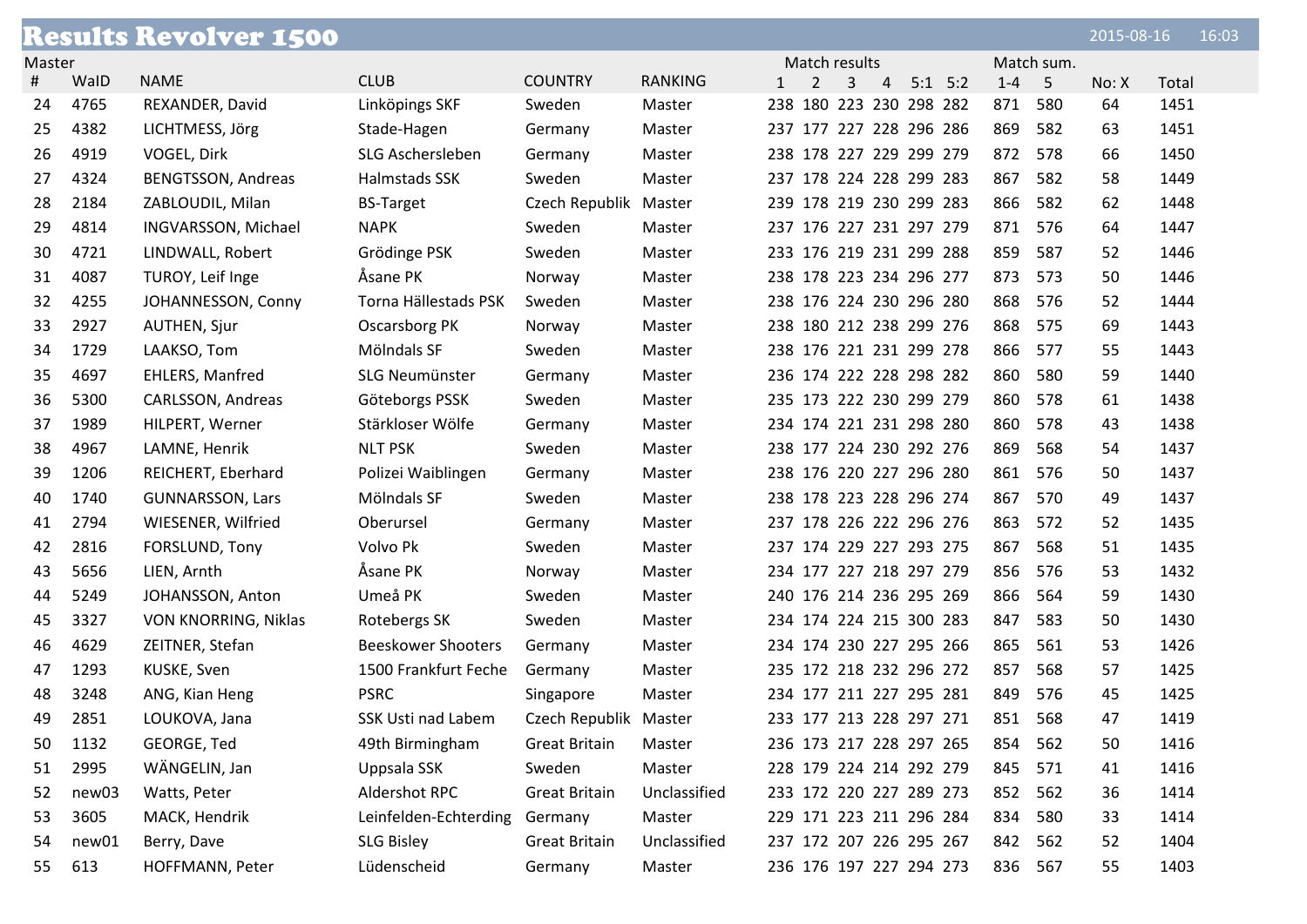|        |       | <b>Results Revolver 1500</b> |                             |                      |                |                                     |                |                               |         |                | 2015-08-16 |       | 16:03 |
|--------|-------|------------------------------|-----------------------------|----------------------|----------------|-------------------------------------|----------------|-------------------------------|---------|----------------|------------|-------|-------|
| Master |       |                              |                             |                      |                | Match results                       |                |                               |         | Match sum.     |            |       |       |
| #      | WalD  | <b>NAME</b>                  | <b>CLUB</b>                 | <b>COUNTRY</b>       | <b>RANKING</b> | 2<br>$\mathbf{3}$<br>$\mathbf{1}$   | $\overline{4}$ | $5:1$ $5:2$                   | $1 - 4$ | -5             | No: X      | Total |       |
| 56     | 1730  | SANDAHL, Ulf                 | Mölndals SF                 | Sweden               | Master         | 236 174 217 216 294 261             |                |                               | 843     | 555            | 42         | 1398  |       |
| 57     | 1731  | ANDERSSON, Lars              | Mölndals SF                 | Sweden               | Master         | 237 176 185 225 296 275             |                |                               | 823     | 571            | 44         | 1394  |       |
| 58     | new05 | Kjellström, Christian        | Åby SK                      | Sweden               | Unclassified   | 217 162 184 200 288 249             |                |                               | 763     | 537            | 21         | 1300  |       |
| 59     | new02 | Peppitt, Matt                | <b>SLG Bisley</b>           | <b>Great Britain</b> | Unclassified   | 164 165<br>$\overline{0}$           | $\overline{0}$ | $\mathbf 0$<br>$\overline{0}$ | 329     | $\overline{0}$ | 13         | 329   | br    |
| Expert |       |                              |                             |                      |                | Match results                       |                |                               |         | Match sum.     |            |       |       |
| #      | WalD  | <b>NAME</b>                  | <b>CLUB</b>                 | <b>COUNTRY</b>       | <b>RANKING</b> | $\overline{3}$<br>$\mathbf{1}$<br>2 | $\overline{4}$ | $5:1$ $5:2$                   | $1 - 4$ | $5^{\circ}$    | No: X      | Total |       |
| 1      | 4363  | SANDAU, Rene                 | Coast Team Quickbor         | Germany              | Expert         | 238 177 230 235 299 285             |                |                               | 880     | 584            | 62         | 1464  |       |
| 2      | 5383  | ORTNER, Hans                 | <b>SR Hubertus</b>          | Austria              | Expert         | 240 175 227 236 297 287             |                |                               | 878     | 584            | 74         | 1462  |       |
| 3      | 1341  | HESSE, Thomas                | SLG Aschersleben            | Germany              | Expert         | 237 174 229 236 299 280             |                |                               | 876     | 579            | 57         | 1455  |       |
| 4      | 5062  | HÖLLER, Klaus                | LHA Linz                    | Austria              | Expert         | 236 180 229 231 294 283             |                |                               | 876     | 577            | 57         | 1453  |       |
| 5      | 4964  | KRISTENSSON, Nina            | Grödinge PSK                | Sweden               | Expert         | 239 179 227 229 298 280             |                |                               | 874     | 578            | 59         | 1452  |       |
| 6      | 4701  | PAA, Michael                 | SLG Schwandorf              | Germany              | Expert         | 238 180 220 234 297 280             |                |                               | 872     | 577            | 66         | 1449  |       |
| 7      | 4893  | LIEBEGOTT, Frank             | <b>SLG Nordharz Quedlin</b> | Germany              | Expert         | 237 175 225 234 297 280             |                |                               | 871     | 577            | 54         | 1448  |       |
| 8      | 5286  | <b>TORGHELE, Walter</b>      | USG Bludenz-Bürs            | Austria              | Expert         | 236 176 226 225 296 284             |                |                               | 863     | 580            | 55         | 1443  |       |
| 9      | 5251  | PETTERSSON, Patrik           | Umeå PK                     | Sweden               | Expert         | 235 176 222 228 297 285             |                |                               | 861     | 582            | 53         | 1443  |       |
| 10     | 3196  | HEIM, Markus                 | PSV/HSV Wien                | Austria              | Expert         | 229 177 232 232 294 277             |                |                               | 870     | 571            | 42         | 1441  |       |
| 11     | 4764  | PRELOG, Yvonne               | Vårgårda PSK                | Sweden               | Expert         | 234 177 218 229 297 281             |                |                               | 858     | 578            | 53         | 1436  |       |
| 12     | 5724  | LAM, Li MIn                  | <b>HTSRA</b>                | Singapore            | Expert         | 234 175 226 231 295 275             |                |                               | 866     | 570            | 50         | 1436  |       |
| 13     | 5721  | LEE, Shue Ching Cynthia      | <b>HTSRA</b>                | Singapore            | Expert         | 240 173 198 234 300 287             |                |                               | 845     | 587            | 58         | 1432  |       |
| 14     | 3990  | LACHNER, Christian           | Schwandorf                  | Germany              | Expert         | 238 175 208 234 297 272             |                |                               | 855     | 569            | 57         | 1424  |       |
| 15     | 3204  | JÄNDEL-HOLST, Johan          | Karlstads PSK               | Sweden               | Expert         | 235 168 218 230 294 277             |                |                               | 851     | 571            | 50         | 1422  |       |
| 16     | 4074  | ANDERSSON, Robert            | Umeå PK                     | Sweden               | Expert         | 231 174 222 218 292 282             |                |                               | 845     | 574            | 44         | 1419  |       |
| 17     | 5208  | GRAVEN, Knut                 | <b>OKTS</b>                 | Norway               | Expert         | 228 173 214 228 298 277             |                |                               | 843     | 575            | 53         | 1418  |       |
| 18     | 4191  | <b>GUSTAFSSON, Rune</b>      | Malmö PK                    | Sweden               | Expert         | 240 171 208 233 297 269             |                |                               | 852     | 566            | 52         | 1418  |       |
| 19     | 5202  | LANDBERG, Tom Erik           | Oppegård SL                 | Norway               | Expert         | 240 170 214 227 294 271             |                |                               | 851     | 565            | 54         | 1416  |       |
| 20     | 4931  | KANGAS, Tor                  | Ljusdals PK                 | Sweden               | Expert         | 231 175 221 221 290 276             |                |                               | 848     | - 566          | 36         | 1414  |       |
| 21     | 5464  | OLSSON, Daniel               | Umeå PK                     | Sweden               | Expert         | 238 179 211 229 286 270             |                |                               | 857     | 556            | 53         | 1413  |       |
| 22     | 5321  | NORGREN, Anders              | Grästorps PSK               | Sweden               | Expert         | 238 171 215 228 292 268             |                |                               | 852     | 560            | 45         | 1412  |       |
| 23     | 5391  | GRANERUD, Thomas K.          | Oppegård SL                 | Norway               | Expert         | 238 175 207 223 296 272             |                |                               | 843     | 568            | 52         | 1411  |       |
| 24     | 5791  | KARLSEN, Jørn                | Åsane PK                    | Norway               | Expert         | 231 174 207 226 293 280             |                |                               | 838     | 573            | 45         | 1411  |       |
| 25     | 5296  | HELLSTRÖM, Ronny             | Atlas Copco PK              | Sweden               | Expert         | 234 176 221 223 291 266             |                |                               | 854 557 |                | 40         | 1411  |       |
| 26     | 3546  | JONES, LINDSAY               | Gulgong                     | Australia            | Expert         | 238 175 203 230 299 264             |                |                               | 846     | 563            | 55         | 1409  |       |
| 27     | 2681  | DAHLBOM, Kalle               | Karlstads PSK               | Sweden               | Expert         | 226 170 220 220 293 280             |                |                               |         | 836 573        | 38         | 1409  |       |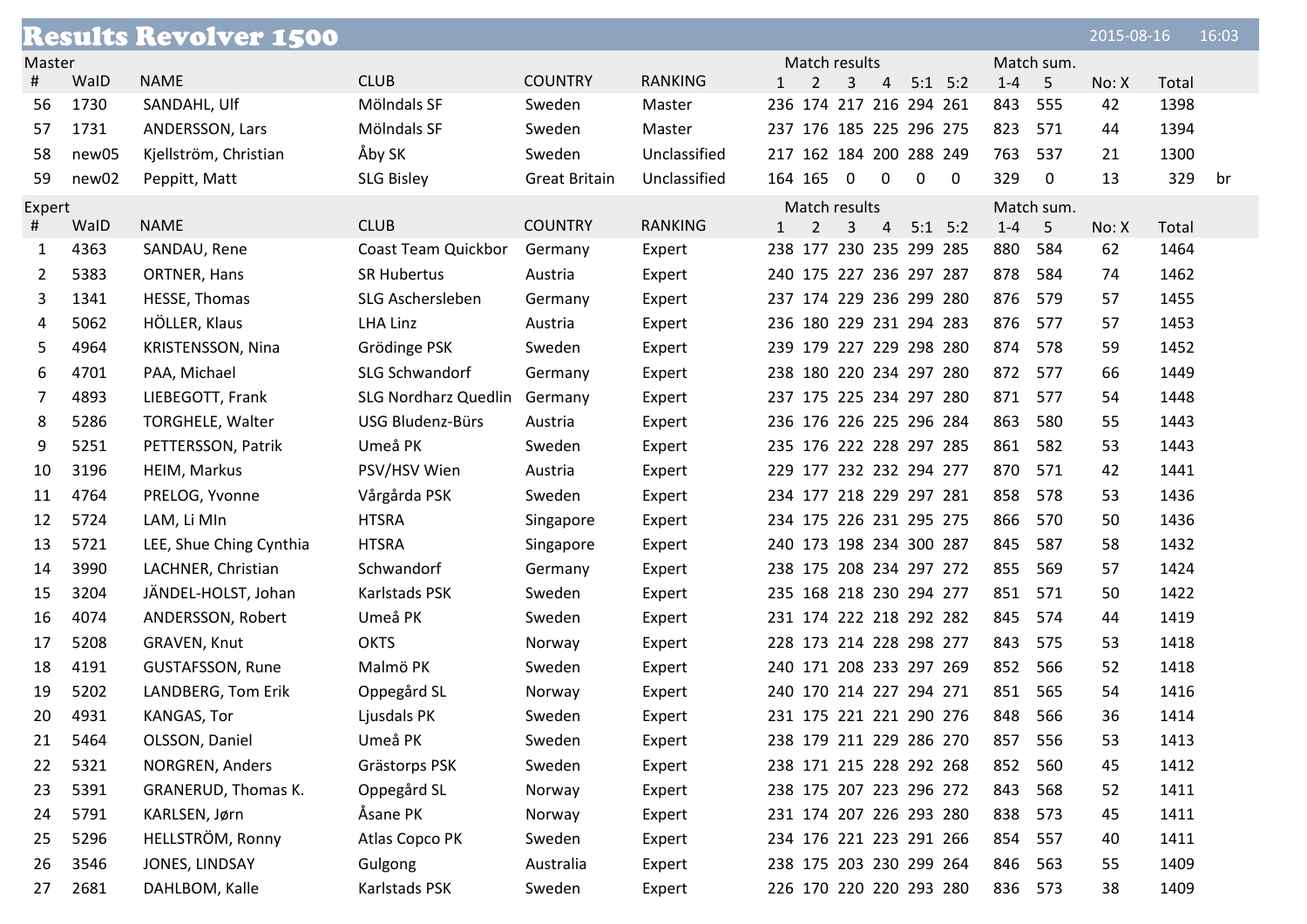|        |              | <b>Results Revolver 1500</b> |                                             |                        |                |              |                         |   |                |             |         |            | 2015-08-16 |       | 16:03 |
|--------|--------------|------------------------------|---------------------------------------------|------------------------|----------------|--------------|-------------------------|---|----------------|-------------|---------|------------|------------|-------|-------|
| Expert |              |                              |                                             |                        |                |              | Match results           |   |                |             |         | Match sum. |            |       |       |
| #      | WalD         | <b>NAME</b>                  | <b>CLUB</b>                                 | <b>COUNTRY</b>         | <b>RANKING</b> | $\mathbf{1}$ | 2                       | 3 | 4              | $5:1$ $5:2$ | $1 - 4$ | -5         | No: X      | Total |       |
| 28     | 4786         | PORWOLL GERDES, Monika       | <b>SLG Linden</b>                           | Germany                | Expert         |              | 230 175 212 224 289 277 |   |                |             | 841     | 566        | 38         | 1407  |       |
| 29     | 3764         | KIHL, Jonas                  | Svartsjö PSK                                | Sweden                 | Expert         |              | 231 173 220 216 292 274 |   |                |             | 840     | 566        | 38         | 1406  |       |
| 30     | 5655         | HÜTTL, Christian             | SLG 1500 Frankfurt                          | Germany                | Expert         |              | 232 177 216 223 291 266 |   |                |             | 848     | 557        | 51         | 1405  |       |
| 31     | 3419         | HAMANN, Karl                 | Ruhrpott                                    | Germany                | Expert         |              | 237 175 221 235 294 241 |   |                |             | 868     | 535        | 53         | 1403  |       |
| 32     | 4787         | GERDES, Jürgen               | SLG Linden                                  | Germany                | Expert         |              | 235 166 212 220 292 278 |   |                |             | 833     | 570        | 47         | 1403  |       |
| 33     | 4555         | ARVIDSSON, Fredrik           | Falu SPSK                                   | Sweden                 | Expert         |              | 225 176 226 231 293 251 |   |                |             | 858     | 544        | 38         | 1402  |       |
| 34     | 477          | STORRER, Friedrich           | SLG Team Merkle Tuni Germany                |                        | Expert         |              | 233 169 217 224 291 266 |   |                |             | 843     | 557        | 30         | 1400  |       |
| 35     | 3907         | ÅBERG, Peter                 | Umeå PK                                     | Sweden                 | Expert         |              | 238 175 212 234 297 242 |   |                |             | 859     | 539        | 59         | 1398  |       |
| 36     | 4662         | TROTTER, Rodger              | Ballydougan House Sh                        | Northern Irelan Expert |                |              | 236 173 201 230 294 264 |   |                |             | 840     | 558        | 38         | 1398  |       |
| 37     | 3833         | <b>WASSERTHEURER, Harald</b> | SR-Hubertus                                 | Austria                | Expert         |              | 238 172 179 231 298 278 |   |                |             | 820     | 576        | 47         | 1396  |       |
| 38     | 4507         | NYBOM, Christer              | Bromma PK                                   | Sweden                 | Expert         |              | 237 175 228 227 298 229 |   |                |             | 867     | 527        | 46         | 1394  |       |
| 39     | 2315         | SJÖBLOM, Christer            | Grödinge PSK                                | Sweden                 | Expert         |              | 233 171 211 222 290 267 |   |                |             | 837     | 557        | 33         | 1394  |       |
| 40     | 4969         | LAMPINEN, Raine              | Salems PK                                   | Sweden                 | Expert         |              | 238 167 204 225 292 265 |   |                |             | 834     | 557        | 45         | 1391  |       |
| 41     | 3278         | HÄGGSTRÖM, Mikael            | Umeå PK                                     | Sweden                 | Expert         |              | 237 171 207 227 288 259 |   |                |             | 842     | 547        | 43         | 1389  |       |
| 42     | 5114         | DAHLIN, Gustaf               | Gripen PK                                   | Sweden                 | Expert         |              | 236 174 202 213 291 264 |   |                |             | 825     | 555        | 36         | 1380  |       |
| 43     | 5463         | OLOFSSON, Emil               | Umeå PK                                     | Sweden                 | Expert         |              | 239 171 198 235 289 243 |   |                |             | 843     | 532        | 51         | 1375  |       |
| 44     | 2312         | MEIJER, Ronny                | Göteborgs PSSK                              | Sweden                 | Expert         |              | 237 171 188 225 285 267 |   |                |             | 821     | 552        | 44         | 1373  |       |
| 45     | 4642         | CONNOR, James                | <b>NITSA</b>                                | Northern Irelan Expert |                |              | 231 170 201 226 286 259 |   |                |             | 828     | 545        | 36         | 1373  |       |
| 46     | 1728         | GABRIELSSON, Annika          | Mölndals SF                                 | Sweden                 | Expert         |              | 236 169 212 216 289 250 |   |                |             | 833     | 539        | 33         | 1372  |       |
| 47     | 5302         | SCHAUB, Adam                 | Atlas Copco PK                              | Sweden                 | Expert         |              | 219 156 215 223 288 271 |   |                |             | 813     | 559        | 28         | 1372  |       |
| 48     | 4767         | PRELOG, Albin                | Vårgårda PSK                                | Sweden                 | Expert         |              | 235 169 200 232 295 235 |   |                |             | 836     | 530        | 47         | 1366  |       |
| 49     | 4983         | JACOBSEN, Kaj                | <b>OKTS</b>                                 | Norway                 | Expert         |              | 236 167 206 223 274 251 |   |                |             | 832     | 525        | 33         | 1357  |       |
| 50     | 4567         | HEGAN, Jim                   | Ballydougan House Sh Northern Irelan Expert |                        |                |              | 234 170 207 211 290 232 |   |                |             | 822     | 522        | 33         | 1344  |       |
| 51     | 3837         | GRANLUND, Jens               | Svartsjö PSK                                | Sweden                 | Expert         |              | 235 169 148 217 296 237 |   |                |             | 769     | 533        | 43         | 1302  |       |
| 52     | 4546         | KLÜH, Jan                    | Stadt Fulda                                 | Germany                | Expert         |              | 233 168 165 218 286 221 |   |                |             | 784     | 507        | 22         | 1291  |       |
|        | Sharpshooter |                              |                                             |                        |                |              | Match results           |   |                |             |         | Match sum. |            |       |       |
| #      | WalD         | <b>NAME</b>                  | <b>CLUB</b>                                 | <b>COUNTRY</b>         | <b>RANKING</b> | $\mathbf{1}$ | 2                       | 3 | $\overline{4}$ | $5:1$ $5:2$ | $1 - 4$ | $-5$       | No: X      | Total |       |
| 1      | 4290         | MAYR, Bernhard               | LHA Linz                                    | Austria                | Sharpshooter   |              | 239 177 228 234 300 276 |   |                |             | 878     | 576        | 76         | 1454  |       |
| 2      | 5487         | SWARTZ, Kyösti               | Karlstads PSK                               | Sweden                 | Sharpshooter   |              | 237 174 229 228 295 262 |   |                |             | 868     | 557        | 46         | 1425  |       |
| 3      | 5899         | SKOGLUND, Bengt-Eric         | Karlstads PSK                               | Sweden                 | Sharpshooter   |              | 236 179 209 231 297 271 |   |                |             | 855     | 568        | 49         | 1423  |       |
| 4      | 4869         | <b>BJERKE, Linus</b>         | Grödinge PSK                                | Sweden                 | Sharpshooter   |              | 239 175 207 230 294 270 |   |                |             | 851     | 564        | 46         | 1415  |       |
| 5      | 5609         | LUNDBERG, Leif               | Piteå PK                                    | Sweden                 | Sharpshooter   |              | 234 170 213 227 292 279 |   |                |             | 844     | 571        | 44         | 1415  |       |
| 6      | 5663         | HAUK, Michael                | HSV Wien                                    | Austria                | Sharpshooter   |              | 230 172 227 217 292 264 |   |                |             | 846     | 556        | 33         | 1402  |       |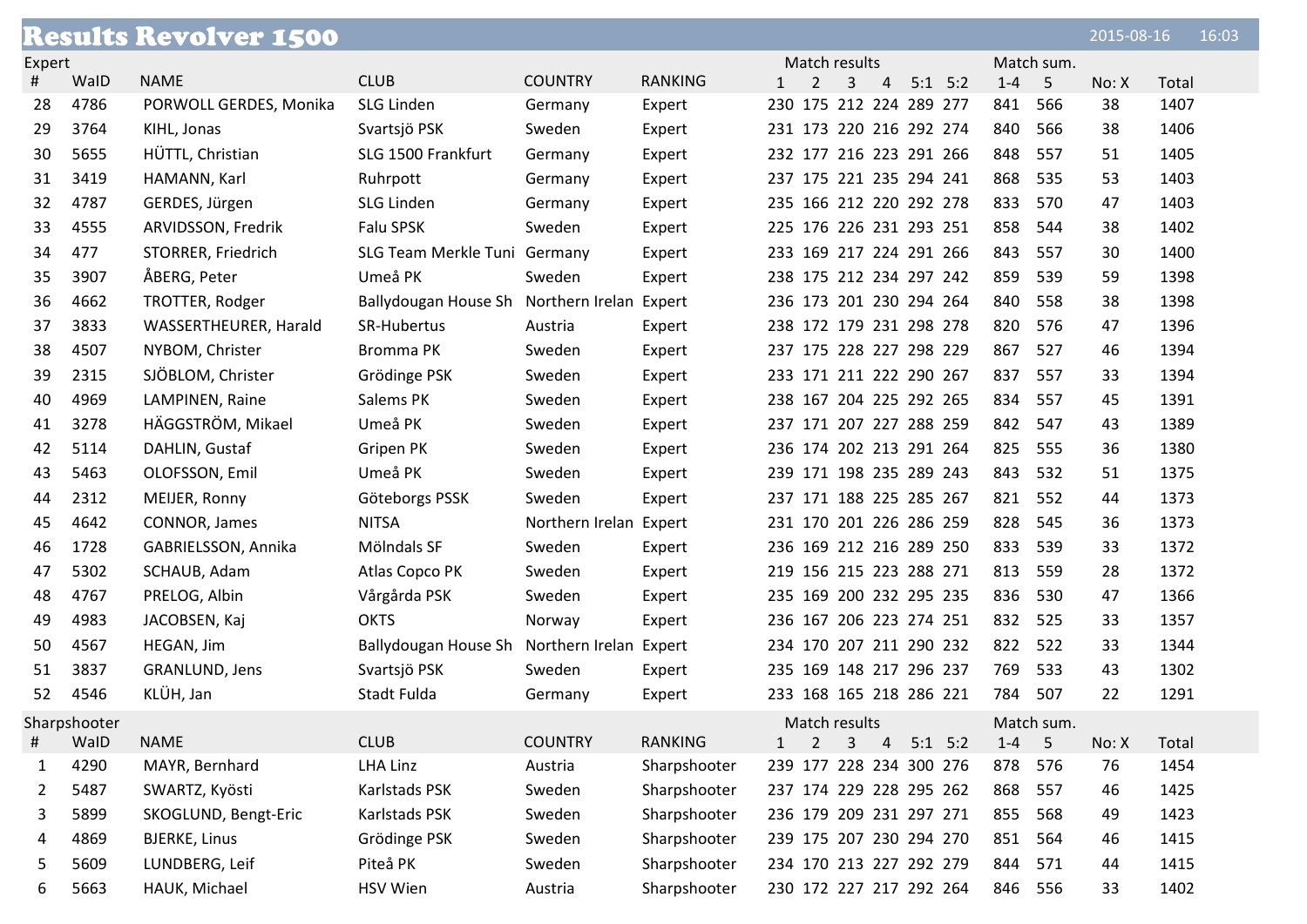|          |              | <b>Results Revolver 1500</b>    |                                    |                              |                |              |               |   |                |                         |         |            | 2015-08-16 |       | 16:03 |
|----------|--------------|---------------------------------|------------------------------------|------------------------------|----------------|--------------|---------------|---|----------------|-------------------------|---------|------------|------------|-------|-------|
|          | Sharpshooter |                                 |                                    |                              |                |              | Match results |   |                |                         |         | Match sum. |            |       |       |
| Ħ        | WalD         | <b>NAME</b>                     | <b>CLUB</b>                        | <b>COUNTRY</b>               | <b>RANKING</b> | $\mathbf{1}$ | 2             | 3 | $\overline{4}$ | $5:1$ $5:2$             | $1 - 4$ | -5         | No: X      | Total |       |
| 7        | 5934         | KYHLSTRÖM, Henrik               | Eskilstuna PK                      | Sweden                       | Sharpshooter   |              |               |   |                | 236 174 205 224 293 257 | 839     | 550        | 48         | 1389  |       |
| 8        | 5585         | SJÖGREN, Thomas                 | SJPK Luleå                         | Sweden                       | Sharpshooter   |              |               |   |                | 233 175 201 230 296 250 | 839     | 546        | 25         | 1385  |       |
| 9        | 3684         | MERKLE, Tim                     | Team Merkle Tuning B Germany       |                              | Sharpshooter   |              |               |   |                | 225 174 219 212 290 261 | 830     | 551        | 34         | 1381  |       |
| 10       | 5897         | LANDELIUS, Jacob                | Linköpings SKF                     | Sweden                       | Sharpshooter   |              |               |   |                | 233 167 206 225 291 254 | 831     | 545        | 32         | 1376  |       |
| 11       | 5068         | KOLZER, Andreas                 | LhA Linz                           | Austria                      | Sharpshooter   |              |               |   |                | 235 173 207 221 289 248 | 836     | 537        | 29         | 1373  |       |
| 12       | 5528         | JAKOBSSON, Daniel               | <b>Halmstads SSK</b>               | Sweden                       | Sharpshooter   |              |               |   |                | 232 167 187 221 289 271 | 807     | 560        | 31         | 1367  |       |
| 13       | 3795         | PAIN, Andrew                    | <b>Bisley</b>                      | <b>Great Britain</b>         | Sharpshooter   |              |               |   |                | 238 170 204 226 285 241 | 838     | 526        | 35         | 1364  |       |
| 14       | 4134         | MOLITOR, Armin                  | SG Hopfgarten                      | Austria                      | Sharpshooter   |              |               |   |                | 233 170 207 215 275 264 | 825     | 539        | 31         | 1364  |       |
| 15       | 4858         | MCMICHAEL, Colin                | Team Merkle Tuning B Great Britain |                              | Sharpshooter   |              |               |   |                | 231 171 192 224 289 250 | 818     | 539        | 22         | 1357  |       |
| 16       | 5452         | <b>BROWN, Norman William Sa</b> | <b>SLG Bisley</b>                  | <b>Great Britain</b>         | Sharpshooter   |              |               |   |                | 235 167 196 225 285 243 | 823     | 528        | 38         | 1351  |       |
| 17       | 5952         | LARSON, Tomas                   | Linköpings SKF                     | Sweden                       | Sharpshooter   |              |               |   |                | 229 169 197 212 289 255 | 807     | 544        | 30         | 1351  |       |
| 18       | 3200         | HOLST, Ulf                      | Mälarhöjdens PS                    | Sweden                       | Sharpshooter   |              |               |   |                | 227 174 194 221 291 241 | 816     | 532        | 32         | 1348  |       |
| 19       | 5709         | <b>GRANUM, Erik</b>             | Oppegård SL                        | Norway                       | Sharpshooter   |              |               |   |                | 213 174 214 222 281 241 | 823     | 522        | 36         | 1345  |       |
| 20       | 3789         | HARRIS, Dave                    | <b>Bisley</b>                      | <b>Great Britain</b>         | Sharpshooter   |              |               |   |                | 235 171 213 171 292 262 | 790     | 554        | 42         | 1344  |       |
| 21       | 5299         | PRELOG, Bertil                  | Vårgårda PSK                       | Sweden                       | Sharpshooter   |              |               |   |                | 219 164 209 217 282 241 | 809     | 523        | 32         | 1332  |       |
| 22       | 3701         | VASARA-EKSTRÖM, Fredrik         | Bromma PK                          | Sweden                       | Sharpshooter   |              |               |   |                | 208 158 207 216 278 264 | 789     | 542        | 17         | 1331  |       |
| 23       | 5359         | TRASER, Mike                    | SLG 1500 Frankfurt                 | Germany                      | Sharpshooter   |              |               |   |                | 239 170 201 225 288 206 | 835     | 494        | 37         | 1329  |       |
| 24       | 5179         | DÖBLER, Detlev                  | SLG Berlin Süd                     | Germany                      | Sharpshooter   |              |               |   |                | 224 168 170 225 291 235 | 787     | 526        | 32         | 1313  |       |
| 25       | 4476         | DUCCÉLIUS, Michael              | Grödinge PSK                       | Sweden                       | Sharpshooter   |              |               |   |                | 233 165 155 221 292 230 | 774     | 522        | 31         | 1296  |       |
| 26       | 5122         | BRÅTEN, Espen                   | Lillestrøm og Omegn P              | Norway                       | Sharpshooter   |              |               |   |                | 233 170 160 222 290 212 | 785     | 502        | 30         | 1287  |       |
| 27       | 4543         | HAQUES, Johan                   | Upplands Väsby PK                  | Sweden                       | Sharpshooter   |              |               |   |                | 230 157 172 193 281 245 | 752     | 526        | 29         | 1278  |       |
| 28       | 1905         | STORRER, Monika                 | SLG Team Merkle Tuni Germany       |                              | Sharpshooter   |              |               |   |                | 213 163 149 217 286 237 | 742     | 523        | 18         | 1265  |       |
| 29       | 5313         | <b>GRANERUD, Leif Einar</b>     | Oppegård SL                        | Norway                       | Sharpshooter   |              |               |   |                | 229 145 155 214 289 217 | 743     | 506        | 32         | 1249  |       |
| 30       | 5298         | LUNDGREN, Ove                   | Atlas Copco PK                     | Sweden                       | Sharpshooter   |              |               |   |                | 214 168 180 163 274 218 | 725     | 492        | 21         | 1217  |       |
| 31       | 3217         | MCCARTHY, Gerry                 | MTSC/An Riocht                     | Ireland                      | Sharpshooter   |              |               |   |                | 228 137 152 213 287 196 | 730     | 483        | 23         | 1213  |       |
| 32       | 5382         | AUSTIN, Mark                    | <b>NITSA</b>                       | Northern Irelan Sharpshooter |                |              |               |   |                | 231 114 85 208 260 152  | 638 412 |            | 14         | 1050  |       |
| Marksman |              |                                 |                                    |                              |                |              | Match results |   |                |                         |         | Match sum. |            |       |       |
| #        | WalD         | <b>NAME</b>                     | <b>CLUB</b>                        | <b>COUNTRY</b>               | <b>RANKING</b> | $1 \quad 2$  |               |   |                | $3 \t 4 \t 5:1 \t 5:2$  | $1-4$ 5 |            | No: X      | Total |       |
| 1        | 3875         | DAHLBERG, Anders                | Karlstads PSK                      | Sweden                       | Marksman       |              |               |   |                | 237 173 195 229 296 263 | 834 559 |            | 47         | 1393  |       |
| 2        | 5339         | PODEVIN, Alan                   | <b>SLG Bisley</b>                  | <b>Great Britain</b>         | Marksman       |              |               |   |                | 218 163 212 223 291 265 | 816     | 556        | 37         | 1372  |       |
| 3        | 5710         | GRANUM, Kjetil                  | Oppegård SL                        | Norway                       | Marksman       |              |               |   |                | 236 163 204 225 290 249 | 828     | 539        | 37         | 1367  |       |
| 4        | 5457         | COOPER, Lynnemarie              | <b>SLG Bisley</b>                  | <b>Great Britain</b>         | Marksman       |              |               |   |                | 225 170 200 210 287 262 | 805     | 549        | 27         | 1354  |       |
| 5.       | 4456         | LAMB, Stephen                   | <b>SLG Bisley</b>                  | <b>Great Britain</b>         | Marksman       |              |               |   |                | 231 175 178 221 286 253 | 805     | 539        | 28         | 1344  |       |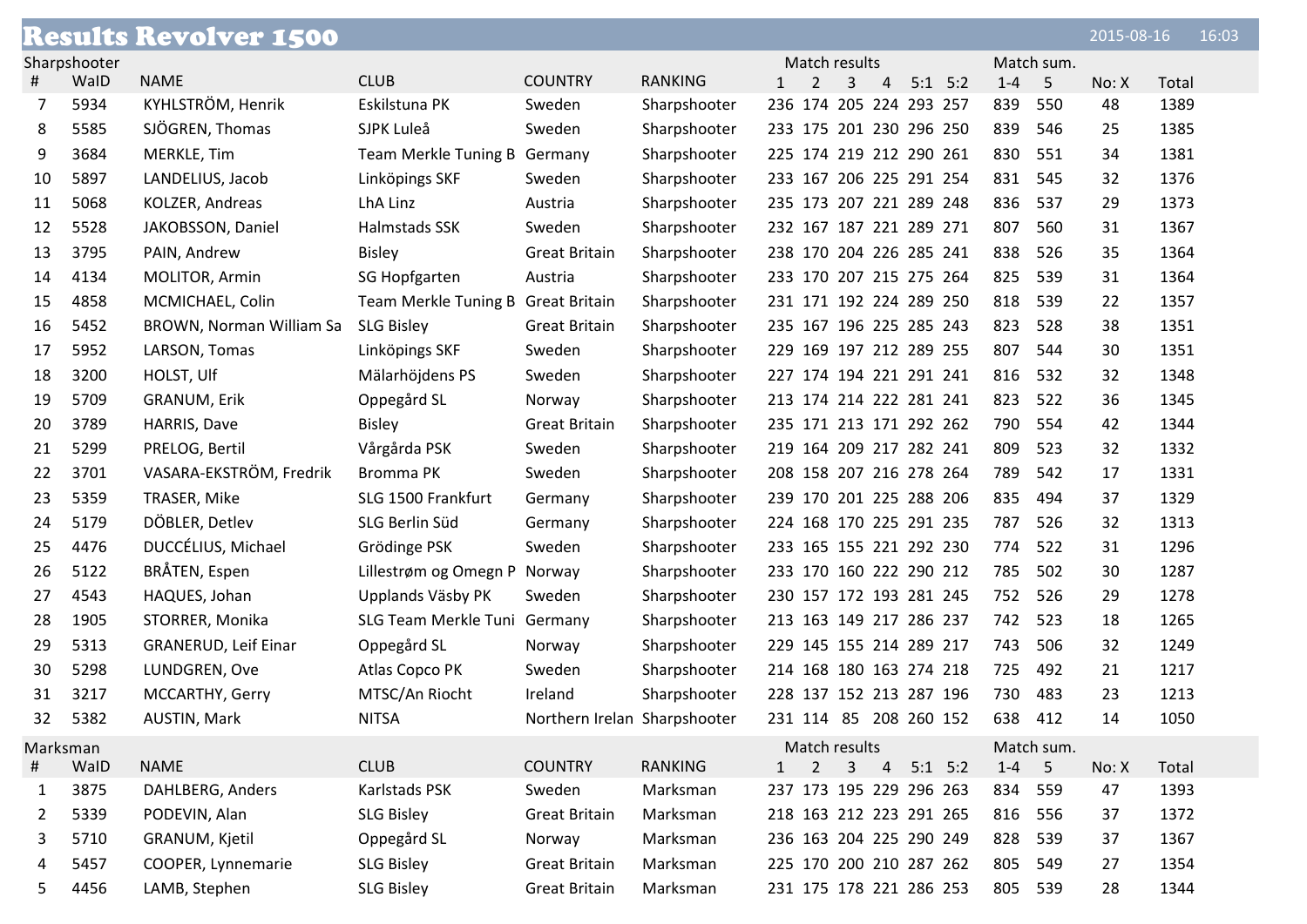|    |          | <b>Results Revolver 1500</b> |                      |                      |                |                              |             |                | 2015-08-16 | 16:03 |
|----|----------|------------------------------|----------------------|----------------------|----------------|------------------------------|-------------|----------------|------------|-------|
|    | Marksman |                              |                      |                      |                | Match results                |             | Match sum.     |            |       |
| #  | WalD     | <b>NAME</b>                  | <b>CLUB</b>          | <b>COUNTRY</b>       | <b>RANKING</b> | 3<br>$\overline{4}$<br>1     | $5:1$ $5:2$ | $1 - 4$<br>- 5 | No: X      | Total |
| 6  | 4585     | HOLMSTRÖM, Fredrik           | Torna Hällestads PSK | Sweden               | Marksman       | 233 174 150 211 290 273      |             | 768<br>563     | 48         | 1331  |
| 7  | 4965     | KOMNINOS, Odysseas           | Upplands Väsby PK    | Sweden               | Marksman       | 213 168 196 184 286 255      |             | 761<br>541     | 29         | 1302  |
| 8  | 4544     | ESBJÖRNSSON, Anders          | Ljusdals PK          | Sweden               | Marksman       | 231 166 185 196 269 232      |             | 778<br>501     | 29         | 1279  |
| 9  | 5454     | VAN DALEN, Morne             | <b>SLG Bisley</b>    | <b>Great Britain</b> | Marksman       | 226 166 182 189 279 235      |             | 763<br>514     | 33         | 1277  |
| 10 | 5840     | GREEN, Douglas               | <b>SLG Bisley</b>    | <b>Great Britain</b> | Marksman       | 233 171 143 158 286 257      |             | 705<br>543     | 36         | 1248  |
| 11 | 4437     | <b>TVEDT, Birger Andreas</b> | Bergen PK            | Norway               | Marksman       | 219 160 177 199 259 205      |             | 755<br>464     | 16         | 1219  |
| 12 | 5462     | COOPER, Peter Thornton       | <b>SLG Bisley</b>    | <b>Great Britain</b> | Marksman       | 222 154 148 210 268 193      |             | 734<br>461     | 13         | 1195  |
| 13 | 5295     | FERNSTRÖM, Magnus            | Atlas Copco PK       | Sweden               | Marksman       | 210 150 142 197 279 216      |             | 699<br>495     | 11         | 1194  |
| 14 | 5885     | KARLSSON, Roland             | Laholms PSK          | Sweden               | Marksman       | 224 156 121 202 262 202      |             | 703<br>464     | 18         | 1167  |
| 15 | 5456     | <b>BOWDEN, Sharon Elena</b>  | <b>SLG Bisley</b>    | <b>Great Britain</b> | Marksman       | 148 138 196 264 190<br>229   |             | 711<br>454     | 25         | 1165  |
| 16 | 5841     | WIGGINS, Andy                | <b>SLG Bisley</b>    | <b>Great Britain</b> | Marksman       | 147 134 156 283 212<br>229   |             | 666<br>495     | 22         | 1161  |
| 17 | 4711     | HACKETT, David Christopher   | <b>SLG Bisley</b>    | <b>Great Britain</b> | Marksman       | 224 156 148 211 269 149      |             | 739<br>418     | 13         | 1157  |
| 18 | 5517     | <b>INGVARSSON, Pontus</b>    | Salems PK            | Sweden               | Marksman       | 222 148 131 168 280 194      |             | 669<br>474     | 15         | 1143  |
| 19 | 5458     | WILLIAMS, Ken                | <b>SLG Bisley</b>    | <b>Great Britain</b> | Marksman       | 226 121 127 185 264 201      |             | 659<br>465     | 12         | 1124  |
| 20 | 5860     | STÅLKLINGA, Ulf              | Svartsjö PSK         | Sweden               | Marksman       | 181 160 107 159 261 179      |             | 607<br>440     | 14         | 1047  |
| 21 | 5932     | LANGER, Alexandra            | Einzelmitglied       | Germany              | Marksman       | 212 165 140 83 232 130       |             | 600<br>362     | 7          | 962   |
| 22 | 5857     | MARKKANEN, Juha              | Upplands Väsby PK    | Sweden               | Marksman       | -82<br>61 127 240 107<br>204 |             | 474<br>347     | 5.         | 821   |
| 23 | 5902     | SUNDSTRÖM, Gunnar            | Bispgårdens PK       | Sweden               | Marksman       | 98 128 206 135<br>110<br>139 |             | 475<br>341     |            | 816   |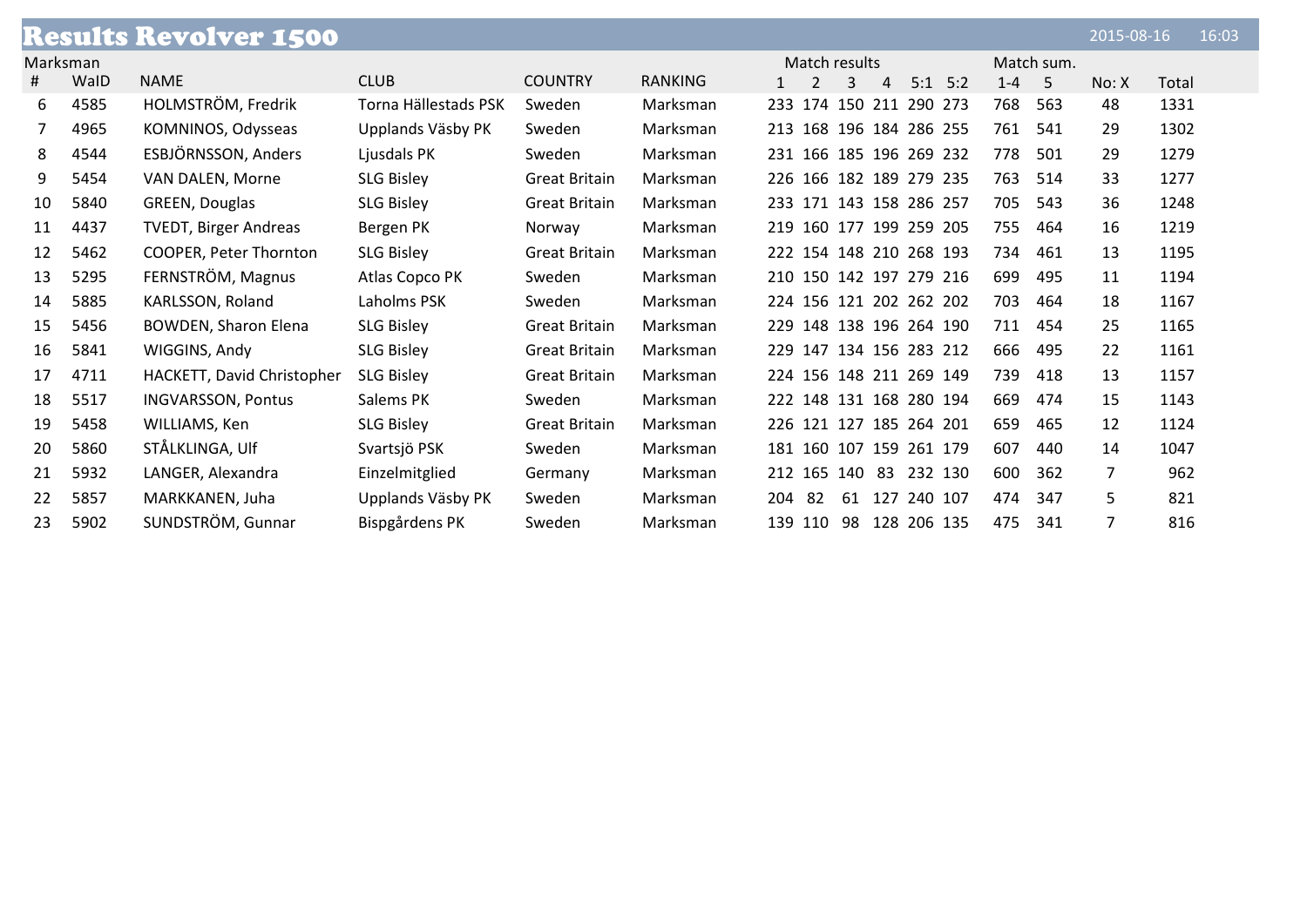|        |                    | <b>Results Pistol 1500</b> |                               |                            |                    |              |                |   |                         |             |         |            | 2015-08-16 |       | 16:23 |
|--------|--------------------|----------------------------|-------------------------------|----------------------------|--------------------|--------------|----------------|---|-------------------------|-------------|---------|------------|------------|-------|-------|
|        | <b>High Master</b> |                            |                               |                            |                    |              |                |   | Match results           |             |         | Match sum. |            |       |       |
| #      | WalD               | <b>NAME</b>                | <b>CLUB</b>                   | <b>COUNTRY</b>             | <b>RANKING</b>     | $\mathbf{1}$ | $\overline{2}$ | 3 | 4                       | $5:1$ $5:2$ | $1 - 4$ | 5          | No: X      | Total |       |
| 1      | 2695               | HAUBER, Roman              | Feuerschützen Regens          | Germany                    | <b>High Master</b> |              |                |   | 240 180 237 238 300 298 |             | 895     | 598        | 100        | 1493  |       |
| 2      | 1280               | RUNDQVIST, Torben          | Vårgårda PSK                  | Sweden                     | <b>High Master</b> |              |                |   | 240 180 235 239 300 295 |             | 894     | 595        | 90         | 1489  |       |
| 3      | 4217               | MILES, Roland              | Dryden R & P                  | Canada                     | <b>High Master</b> |              |                |   | 238 180 236 238 300 294 |             | 892     | 594        | 99         | 1486  |       |
| 4      | 1406               | SVENSSON, Thomas           | Linköpings SKF                | Sweden                     | <b>High Master</b> |              |                |   | 240 179 228 240 300 298 |             | 887     | 598        | 100        | 1485  |       |
| 5      | 692                | VANICEK, Ralf              | T`n T Berlin                  | Germany                    | <b>High Master</b> |              |                |   | 240 179 233 239 300 294 |             | 891     | 594        | 97         | 1485  |       |
| 6      | 3147               | BRUS, Dean                 | Orange                        | Australia                  | <b>High Master</b> |              |                |   | 240 180 234 235 299 294 |             | 889     | 593        | 88         | 1482  |       |
| 7      | 2925               | HEGSTAD, Christian         | Team Hamann Waffen Norway     |                            | <b>High Master</b> |              |                |   | 239 179 235 236 300 291 |             | 889     | 591        | 84         | 1480  |       |
| 8      | 2672               | WALLS, Michael             | <b>Fingal Target Sporting</b> | Ireland                    | <b>High Master</b> |              |                |   | 240 178 235 236 300 290 |             | 889     | 590        | 92         | 1479  |       |
| 9      | 3133               | OATES, Davey               | Orange                        | Australia                  | <b>High Master</b> |              |                |   | 239 180 234 236 300 289 |             | 889     | 589        | 88         | 1478  |       |
| 10     | 2682               | EKSTRÖM, George            | Linköpings SKF                | Sweden                     | <b>High Master</b> |              |                |   | 240 180 235 232 299 292 |             | 887     | 591        | 82         | 1478  |       |
| 11     | 1977               | WIZOFSKY, Johann           | Zoll Sondertrupp Zwie         | Germany                    | <b>High Master</b> |              |                |   | 238 180 229 239 300 290 |             | 886     | 590        | 84         | 1476  |       |
| 12     | 3762               | O'KONOR, Jens              | Atlas Copco PK                | Sweden                     | <b>High Master</b> |              |                |   | 237 178 233 236 299 292 |             | 884     | 591        | 83         | 1475  |       |
| 13     | 3842               | SJÖBERG, Jonas             | Linköpings SKF                | Sweden                     | <b>High Master</b> |              |                |   | 240 179 235 238 300 282 |             | 892     | 582        | 85         | 1474  |       |
| 14     | 525                | FEJER, Emil                | <b>CA PPC 1500</b>            | Czech Republik High Master |                    |              |                |   | 239 178 231 234 300 292 |             | 882     | 592        | 82         | 1474  |       |
| 15     | 2838               | <b>BECK, Thomas</b>        | Salems PK                     | Sweden                     | <b>High Master</b> |              |                |   | 238 177 229 239 300 289 |             | 883     | 589        | 82         | 1472  |       |
| 16     | 4254               | AHLBECK, Johan             | Torna Hällestads PSK          | Sweden                     | <b>High Master</b> |              |                |   | 238 180 229 237 300 288 |             | 884     | 588        | 79         | 1472  |       |
| 17     | 349                | SCHÜLLER, Günther          | Passauer Land                 | Austria                    | <b>High Master</b> |              |                |   | 239 179 232 231 299 292 |             | 881     | 591        | 75         | 1472  |       |
| 18     | 3326               | ÖSTLUND, Johan             | Sandvikens PSK                | Sweden                     | <b>High Master</b> |              |                |   | 238 180 233 237 299 284 |             | 888     | 583        | 90         | 1471  |       |
| 19     | 1452               | PETERS, Helge              | SIG-SAUER Eckernförd          | Germany                    | <b>High Master</b> |              |                |   | 240 178 233 232 297 288 |             | 883     | 585        | 68         | 1468  |       |
| 20     | 2281               | <b>KRISTENSSON, Conny</b>  | Grödinge PSK                  | Sweden                     | <b>High Master</b> |              |                |   | 238 178 226 238 300 287 |             | 880     | 587        | 76         | 1467  |       |
| 21     | 2623               | GRANBERG, Andreas          | Piteå PK                      | Sweden                     | <b>High Master</b> |              |                |   | 240 179 229 239 300 279 |             | 887     | 579        | 76         | 1466  |       |
| 22     | 3359               | TROJAN, Rudolf             | SKP Akademia Praha            | Czech Republik             | <b>High Master</b> |              |                |   | 238 180 227 234 299 287 |             | 879     | 586        | 67         | 1465  |       |
| 23     | 2926               | HEGSTAD, Haakon            | Team Hamann Waffen Norway     |                            | <b>High Master</b> |              |                |   | 236 174 232 236 297 289 |             | 878     | 586        | 77         | 1464  |       |
| 24     | 2669               | JANSSON, Jan-Ola           | Falu SPSK                     | Sweden                     | <b>High Master</b> |              |                |   | 237 180 229 231 298 289 |             | 877     | 587        | 71         | 1464  |       |
| 25     | 2560               | JOHANSSON, Håkan           | Halmstads SSK                 | Sweden                     | <b>High Master</b> |              |                |   | 240 179 226 235 299 283 |             | 880     | 582        | 75         | 1462  |       |
| Master |                    |                            |                               |                            |                    |              |                |   | Match results           |             |         | Match sum. |            |       |       |
| #      | WalD               | <b>NAME</b>                | <b>CLUB</b>                   | <b>COUNTRY</b>             | <b>RANKING</b>     | 1            | $\overline{2}$ | 3 | 4                       | $5:1$ $5:2$ | $1 - 4$ | 5          | No: X      | Total |       |
| 1      | 2289               | <b>BOHN, Erich</b>         | <b>HSV Ried</b>               | Austria                    | Master             |              |                |   | 239 180 230 238 298 291 |             | 887     | 589        | 86         | 1476  |       |
| 2      | 4900               | <b>BRUS, Peter</b>         | Orange                        | Australia                  | Master             |              |                |   | 240 180 231 235 296 291 |             | 886     | 587        | 78         | 1473  |       |
| 3      | 3672               | LUNDBACK, Anders           | Grödinge PSK                  | Sweden                     | Master             |              |                |   | 240 180 231 235 300 287 |             | 886     | 587        | 77         | 1473  |       |
| 4      | 2316               | NILSSON, Johan             | <b>Hagfors Uddeholms P</b>    | Sweden                     | Master             |              |                |   | 240 179 232 238 299 284 |             | 889     | 583        | 80         | 1472  |       |
| 5      | 3450               | ANDERSSON, Sören           | Bromma PK                     | Sweden                     | Master             |              |                |   | 239 177 229 237 300 286 |             | 882 586 |            | 67         | 1468  |       |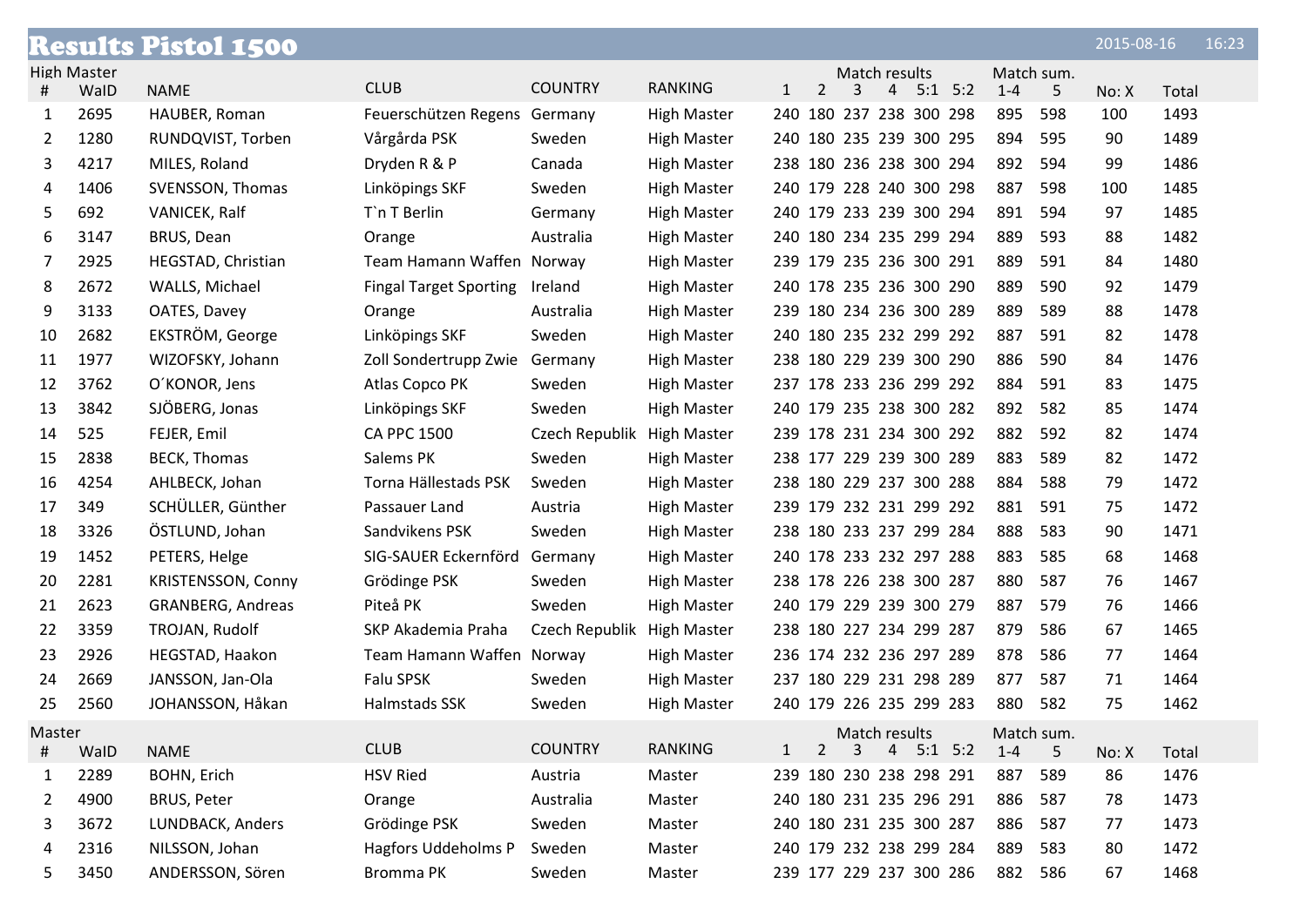|        |      | <b>Results Pistol 1500</b> |                               |                       |                |              |                         |   |                |             |         |            | $2015 - 08 - 16$ |       | 16:23 |
|--------|------|----------------------------|-------------------------------|-----------------------|----------------|--------------|-------------------------|---|----------------|-------------|---------|------------|------------------|-------|-------|
| Master |      |                            |                               |                       |                |              |                         |   | Match results  |             |         | Match sum. |                  |       |       |
| #      | WalD | <b>NAME</b>                | <b>CLUB</b>                   | <b>COUNTRY</b>        | <b>RANKING</b> | $\mathbf{1}$ | $\overline{2}$          | 3 | $\overline{4}$ | $5:1$ $5:2$ | $1 - 4$ | 5          | No: X            | Total |       |
| 6      | 5232 | JOHANSEN, Morten A.        | <b>Oscarsborg PK</b>          | Norway                | Master         |              | 239 180 230 232 299 287 |   |                |             | 881     | 586        | 69               | 1467  |       |
| 7      | 2047 | EVERBRINK, Erik            | Hagfors Uddeholms P           | Sweden                | Master         |              | 239 177 224 235 297 291 |   |                |             | 875     | 588        | 64               | 1463  |       |
| 8      | 3487 | STODEREGGER, Andreas       | USG Bludenz-Bürs / SL Austria |                       | Master         |              | 239 178 223 235 300 286 |   |                |             | 875     | 586        | 76               | 1461  |       |
| 9      | 2349 | STRÖMQVIST, Robert         | Åmåls PK                      | Sweden                | Master         |              | 238 176 232 230 296 288 |   |                |             | 876     | 584        | 64               | 1460  |       |
| 10     | 3877 | <b>ERIKSSON, Anders</b>    | Hagfors Uddeholms P           | Sweden                | Master         |              | 236 178 232 223 299 290 |   |                |             | 869     | 589        | 71               | 1458  |       |
| 11     | 1402 | NILSSON, Tomas             | Katrineholms PK               | Sweden                | Master         |              | 239 178 225 231 298 286 |   |                |             | 873     | 584        | 65               | 1457  |       |
| 12     | 4765 | REXANDER, David            | Linköpings SKF                | Sweden                | Master         |              | 238 175 234 227 298 285 |   |                |             | 874     | 583        | 64               | 1457  |       |
| 13     | 3373 | <b>WAGNER, Patrick</b>     | Schwandorf                    | Germany               | Master         |              | 239 178 225 234 300 281 |   |                |             | 876     | 581        | 55               | 1457  |       |
| 14     | 2549 | MARTINSSON, Andreas        | Falu SPSK                     | Sweden                | Master         |              | 237 178 222 236 299 284 |   |                |             | 873     | 583        | 67               | 1456  |       |
| 15     | 4706 | KEMM, Frank                | T`n T Berlin                  | Germany               | Master         |              | 240 176 222 236 298 284 |   |                |             | 874     | 582        | 64               | 1456  |       |
| 16     | 4191 | <b>GUSTAFSSON, Rune</b>    | Malmö PK                      | Sweden                | Master         |              | 238 178 226 236 298 279 |   |                |             | 878     | 577        | 71               | 1455  |       |
| 17     | 227  | <b>BECKER, Dirk</b>        | Lüdenscheid                   | Germany               | Master         |              | 239 177 226 230 296 285 |   |                |             | 872     | 581        | 58               | 1453  |       |
| 18     | 2816 | FORSLUND, Tony             | Volvo Pk                      | Sweden                | Master         |              | 238 176 227 230 299 280 |   |                |             | 871     | 579        | 61               | 1450  |       |
| 19     | 2927 | <b>AUTHEN, Sjur</b>        | Oscarsborg PK                 | Norway                | Master         |              | 239 179 228 231 295 277 |   |                |             | 877     | 572        | 68               | 1449  |       |
| 20     | 4696 | SCHMIDT, Marc              | SLG Big Bore Shooters Germany |                       | Master         |              | 240 176 219 231 297 285 |   |                |             | 866     | 582        | 65               | 1448  |       |
| 21     | 3868 | SJÖGREN, Niklas            | Bromma PK                     | Sweden                | Master         |              | 239 175 226 234 297 277 |   |                |             | 874     | 574        | 53               | 1448  |       |
| 22     | 4967 | LAMNE, Henrik              | <b>NLT PSK</b>                | Sweden                | Master         |              | 235 176 224 230 298 283 |   |                |             | 865     | 581        | 67               | 1446  |       |
| 23     | 1837 | ROBERTS, Jack              | Sioux Lookout H&R Cl          | Canada                | Master         |              | 235 176 219 235 300 281 |   |                |             | 865     | 581        | 62               | 1446  |       |
| 24     | 4624 | LAKHALL, Jonas             | Arvika PK                     | Sweden                | Master         |              | 240 176 222 233 294 280 |   |                |             | 871     | 574        | 61               | 1445  |       |
| 25     | 4529 | GRUBER, Gerhard            | <b>SR Hubertus</b>            | Austria               | Master         |              | 238 167 223 235 298 283 |   |                |             | 863     | 581        | 67               | 1444  |       |
| 26     | 2179 | PAUL, Bernhard             | SG Hopfgarten                 | Austria               | Master         |              | 236 178 223 232 297 278 |   |                |             | 869     | 575        | 66               | 1444  |       |
| 27     | 3248 | ANG, Kian Heng             | <b>PSRC</b>                   | Singapore             | Master         |              | 237 178 220 231 300 278 |   |                |             | 866     | 578        | 62               | 1444  |       |
| 28     | 4196 | HOLMGREN, Peter            | Svartsjö PSK                  | Sweden                | Master         |              | 240 178 226 223 296 281 |   |                |             | 867     | 577        | 54               | 1444  |       |
| 29     | 3205 | HEMMÄLIN, Richard          | Grödinge PSK                  | Sweden                | Master         |              | 240 176 213 228 298 287 |   |                |             | 857     | 585        | 64               | 1442  |       |
| 30     | 4576 | <b>TUOMINEN, Tuija</b>     | <b>Bromma PK</b>              | Sweden                | Master         |              | 234 178 227 227 298 277 |   |                |             | 866     | 575        | 62               | 1441  |       |
| 31     | 1538 | <b>BENGTSSON, Hans</b>     | Halmstads SSK                 | Sweden                | Master         |              | 239 178 230 228 298 266 |   |                |             | 875 564 |            | 63               | 1439  |       |
| 32     | 376  | GEIKOWSKI, Andreas         | T'nT Berlin                   | Germany               | Master         |              | 237 177 219 232 298 276 |   |                |             | 865     | 574        | 59               | 1439  |       |
| 33     | 2794 | WIESENER, Wilfried         | Oberursel                     | Germany               | Master         |              | 223 177 224 229 297 287 |   |                |             | 853     | 584        | 57               | 1437  |       |
| 34     | 3599 | <b>CORNALE, Andreas</b>    | Svartsjö PSK                  | Sweden                | Master         |              | 237 177 223 231 295 270 |   |                |             | 868     | -565       | 60               | 1433  |       |
| 35     | 3547 | JONES, Marnie              | Gulgong                       | Australia             | Master         |              | 238 174 214 233 297 277 |   |                |             | 859     | 574        | 56               | 1433  |       |
| 36     | 2851 | LOUKOVA, Jana              | SSK Usti nad Labem            | Czech Republik Master |                |              | 237 175 226 213 298 283 |   |                |             | 851     | 581        | 49               | 1432  |       |
| 37     | 5046 | KRING, Joel                | Rotebergs SK                  | Sweden                | Master         |              | 237 170 217 231 295 278 |   |                |             | 855 573 |            | 44               | 1428  |       |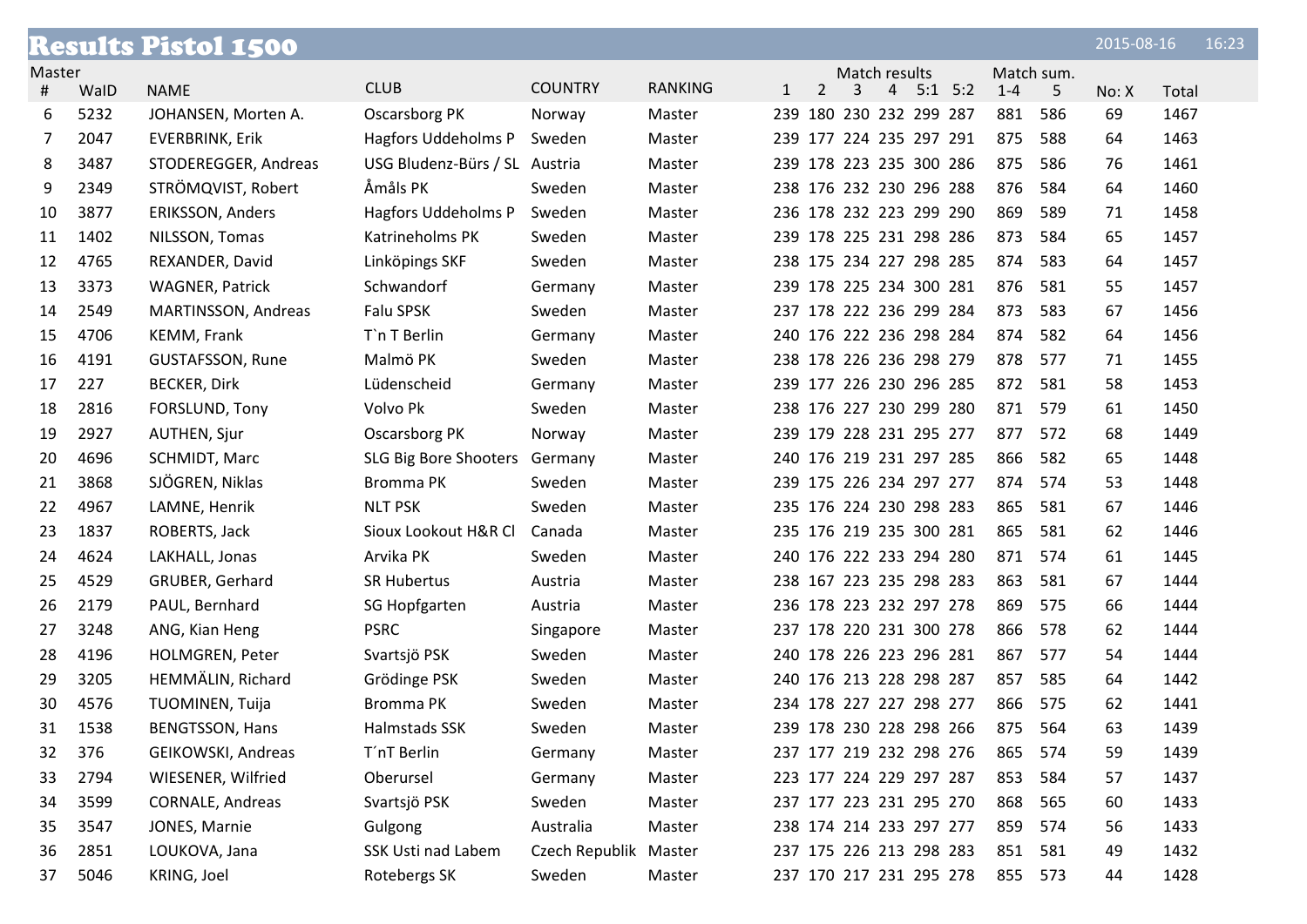|        |       | <b>Results Pistol 1500</b> |                                    |                       |                |              |                |                         |                |             |   |         |                  | 2015-08-16 |        | 16:23 |
|--------|-------|----------------------------|------------------------------------|-----------------------|----------------|--------------|----------------|-------------------------|----------------|-------------|---|---------|------------------|------------|--------|-------|
| Master |       |                            |                                    |                       |                |              |                | Match results           |                |             |   |         | Match sum.       |            |        |       |
| #      | WalD  | <b>NAME</b>                | <b>CLUB</b>                        | <b>COUNTRY</b>        | <b>RANKING</b> | $\mathbf{1}$ | $\overline{2}$ | 3                       | $\overline{4}$ | $5:1$ $5:2$ |   | $1 - 4$ | 5                | No: X      | Total  |       |
| 38     | 4931  | KANGAS, Tor                | Ljusdals PK                        | Sweden                | Master         |              |                | 227 173 219 224 297 287 |                |             |   | 843     | 584              | 47         | 1427   |       |
| 39     | 5062  | HÖLLER, Klaus              | <b>LHA Linz</b>                    | Austria               | Master         |              |                | 235 178 222 221 295 273 |                |             |   | 856     | 568              | 51         | 1424   |       |
| 40     | 4087  | TUROY, Leif Inge           | Åsane PK                           | Norway                | Master         |              |                | 238 175 219 231 294 266 |                |             |   | 863     | 560              | 54         | 1423   |       |
| 41     | 1293  | KUSKE, Sven                | 1500 Frankfurt Feche               | Germany               | Master         |              |                | 232 175 221 225 291 278 |                |             |   | 853     | 569              | 42         | 1422   |       |
| 42     | 4697  | <b>EHLERS, Manfred</b>     | SLG Neumünster                     | Germany               | Master         |              |                | 205 176 224 228 297 290 |                |             |   | 833     | 587              | 59         | 1420   |       |
| 43     | 2841  | SVENSSON, Daniel           | Rosersberg PK                      | Sweden                | Master         |              |                | 237 172 206 227 295 278 |                |             |   | 842     | 573              | 52         | 1415   |       |
| 44     | 1100  | JONES, Neil                | Team Merkle Tuning B Great Britain |                       | Master         |              |                | 240 171 231 212 292 266 |                |             |   | 854     | 558              | 55         | 1412   |       |
| 45     | 3225  | TEH, Kah Hoon, Peter       | <b>HTSRA</b>                       | Singapore             | Master         |              |                | 240 119 227 233 300 288 |                |             |   | 819     | 588              | 77         | 1407   |       |
| 46     | 1989  | HILPERT, Werner            | Stärkloser Wölfe                   | Germany               | Master         |              |                | 231 167 219 225 295 270 |                |             |   | 842     | 565              | 36         | 1407   |       |
| 47     | 5249  | JOHANSSON, Anton           | Umeå PK                            | Sweden                | Master         |              |                | 239 175 207 232 295 258 |                |             |   | 853     | 553              | 65         | 1406   |       |
| 48     | 2184  | ZABLOUDIL, Milan           | <b>BS-Target</b>                   | Czech Republik Master |                |              |                | 240 176 212 215 298 263 |                |             |   | 843     | 561              | 52         | 1404   |       |
| 49     | 613   | HOFFMANN, Peter            | Lüdenscheid                        | Germany               | Master         |              |                | 235 163 208 228 286 275 |                |             |   | 834     | 561              | 33         | 1395   |       |
| 50     | 1731  | ANDERSSON, Lars            | Mölndals SF                        | Sweden                | Master         |              |                | 237 169 204 227 297 259 |                |             |   | 837     | 556              | 54         | 1393   |       |
| 51     | 4255  | JOHANNESSON, Conny         | Torna Hällestads PSK               | Sweden                | Master         |              |                | 239 176 225 227 299 225 |                |             |   | 867     | 524              | 55         | 1391   |       |
| 52     | 4764  | PRELOG, Yvonne             | Vårgårda PSK                       | Sweden                | Master         |              |                | 233 177 208 220 278 271 |                |             |   | 838     | 549              | 36         | 1387   |       |
| 53     | new06 | Skarman, Cristian          | Lunds PK                           | Sweden                | Unclassified   |              |                | 234 166 203 228 292 264 |                |             |   | 831     | 556              | 33         | 1387   |       |
| 54     | 4177  | LÖFGREN, Lennart           | Umeå PK                            | Sweden                | Master         |              |                | 240 149 190 230 297 268 |                |             |   | 809     | 565              | 59         | 1374   |       |
| 55     | 1740  | <b>GUNNARSSON, Lars</b>    | Mölndals SF                        | Sweden                | Master         |              |                | 232 165 194 222 291 265 |                |             |   | 813     | 556              | 37         | 1369   |       |
| 56     | 4085  | LANKJAER, Reidar           | Åsane PK                           | Norway                | Master         |              |                | 226 165 213 205 287 255 |                |             |   | 809     | 542              | 24         | 1351   |       |
| 57     | 3869  | NEHL, Björn                | Lövsta SKF                         | Sweden                | Unclassified   |              |                | 232 165 196 216 288 244 |                |             |   | 809     | 532              | 29         | 1341   |       |
| 58     | new03 | Watts, Peter               | Aldershot RPC                      | <b>Great Britain</b>  | Unclassified   |              |                | 232 166 193 214 287 236 |                |             |   | 805     | 523              | 25         | 1328   |       |
| 59     | 3674  | SUNDSTEDT, Joel            | Tyresö SKF                         | Sweden                | Unclassified   |              |                | 234 139 154 215 276 237 |                |             |   | 742     | 513              | 37         | 1255   |       |
| 60     | new02 | Peppitt, Matt              | <b>SLG Bisley</b>                  | <b>Great Britain</b>  | Unclassified   |              |                | 229 148 169 205 279 198 |                |             |   | 751     | 477              | 17         | 1228   |       |
| 61     | new05 | Kjellström, Christian      | Åby SK                             | Sweden                | Unclassified   |              |                | 211 155 109 220 289 202 |                |             |   | 695     | 491              | 31         | 1186   |       |
| 62     | 3907  | ÅBERG, Peter               | Umeå PK                            | Sweden                | Master         |              |                | 239 176 211 173 286 0   |                |             |   | 799     | 286              | 38         | 1085   |       |
| 63     | new01 | Berry, Dave                | <b>SLG Bisley</b>                  | <b>Great Britain</b>  | Unclassified   |              | 175 150 0      |                         | 0              | 0           | 0 | 325     | $\boldsymbol{0}$ | 11         | 325 BR |       |
| 64     | 4382  | LICHTMESS, Jörg            | Stade-Hagen                        | Germany               | Master         |              | 232 67 0       |                         | 0              | $\mathbf 0$ | 0 | 299     | $\mathbf 0$      | 16         | 299    | br    |
| Expert |       |                            |                                    |                       |                |              |                | Match results           |                |             |   |         | Match sum.       |            |        |       |
| #      | WalD  | <b>NAME</b>                | <b>CLUB</b>                        | <b>COUNTRY</b>        | <b>RANKING</b> | 1            | $2^{\circ}$    | 3                       |                | $4$ 5:1 5:2 |   | $1 - 4$ | 5                | No: X      | Total  |       |
| 1      | 5473  | <b>BOLD, Andreas</b>       | SLG Westpfalz e.V.                 | Germany               | Expert         |              |                | 237 179 220 234 299 288 |                |             |   | 870     | 587              | 65         | 1457   |       |
| 2      | 5487  | SWARTZ, Kyösti             | Karlstads PSK                      | Sweden                | Expert         |              |                | 239 177 230 232 299 279 |                |             |   | 878     | 578              | 51         | 1456   |       |
| 3      | 5383  | ORTNER, Hans               | <b>SR Hubertus</b>                 | Austria               | Expert         |              |                | 240 179 227 225 298 283 |                |             |   | 871 581 |                  | 68         | 1452   |       |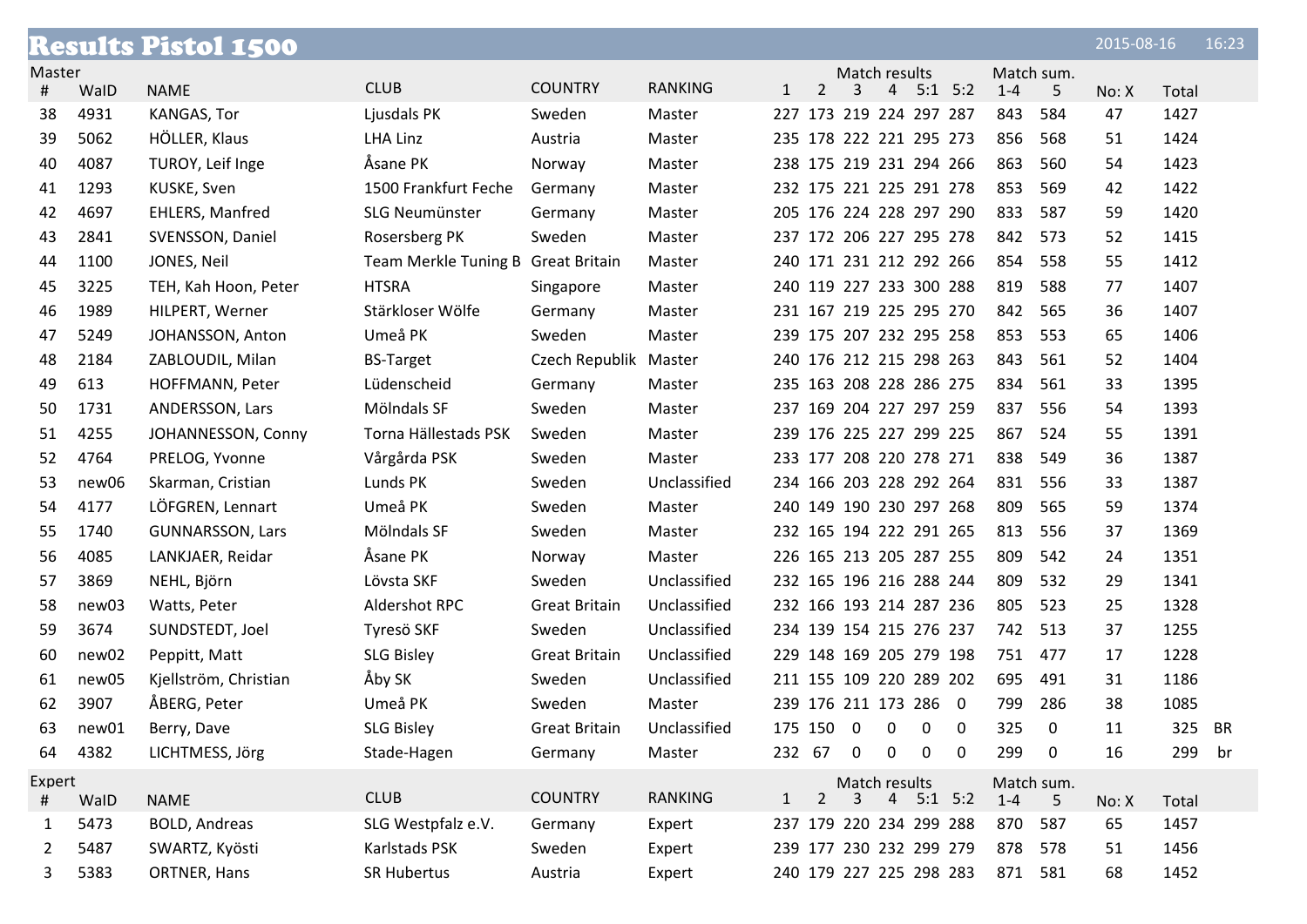|        |      | <b>Results Pistol 1500</b>  |                             |                |                |              |                |   |                |                         |         |            | 2015-08-16 |       | 16:23 |
|--------|------|-----------------------------|-----------------------------|----------------|----------------|--------------|----------------|---|----------------|-------------------------|---------|------------|------------|-------|-------|
| Expert |      |                             |                             |                |                |              |                |   | Match results  |                         |         | Match sum. |            |       |       |
| #      | WalD | <b>NAME</b>                 | <b>CLUB</b>                 | <b>COUNTRY</b> | <b>RANKING</b> | $\mathbf{1}$ | $\overline{2}$ | 3 | $\overline{4}$ | $5:1$ $5:2$             | $1 - 4$ | 5          | No: X      | Total |       |
| 4      | 4994 | SANDGREN, Örjan             | Bromma PK                   | Sweden         | Expert         |              |                |   |                | 239 177 224 231 296 282 | 871     | 578        | 69         | 1449  |       |
| 5      | 3715 | HARDTKE, Gerfried           | Schwandorf                  | Germany        | Expert         |              |                |   |                | 238 178 215 235 297 283 | 866     | 580        | 54         | 1446  |       |
| 6      | 5307 | NORBERG, Mikael             | Karlstads PSK               | Sweden         | Expert         |              |                |   |                | 238 176 223 227 298 279 | 864     | 577        | 53         | 1441  |       |
| 7      | 4555 | ARVIDSSON, Fredrik          | Falu SPSK                   | Sweden         | Expert         |              |                |   |                | 233 175 225 232 298 276 | 865     | 574        | 46         | 1439  |       |
| 8      | 5052 | JOHANSSON, Anders           | Halmstads SSK               | Sweden         | Expert         |              |                |   |                | 234 175 225 229 295 275 | 863     | 570        | 58         | 1433  |       |
| 9      | 5286 | <b>TORGHELE, Walter</b>     | <b>USG Bludenz-Bürs</b>     | Austria        | Expert         |              |                |   |                | 234 176 220 228 295 280 | 858     | 575        | 51         | 1433  |       |
| 10     | 4290 | MAYR, Bernhard              | <b>LHA Linz</b>             | Austria        | Expert         |              |                |   |                | 239 174 218 229 291 280 | 860     | 571        | 53         | 1431  |       |
| 11     | 4629 | ZEITNER, Stefan             | <b>Beeskower Shooters</b>   | Germany        | Expert         |              |                |   |                | 237 173 226 224 297 270 | 860     | 567        | 53         | 1427  |       |
| 12     | 5208 | GRAVEN, Knut                | <b>OKTS</b>                 | Norway         | Expert         |              |                |   |                | 239 176 216 218 297 280 | 849     | 577        | 57         | 1426  |       |
| 13     | 3196 | HEIM, Markus                | PSV/HSV Wien                | Austria        | Expert         |              |                |   |                | 230 175 230 228 291 270 | 863     | 561        | 46         | 1424  |       |
| 14     | 1341 | HESSE, Thomas               | SLG Aschersleben            | Germany        | Expert         |              |                |   |                | 232 173 218 229 294 278 | 852     | 572        | 43         | 1424  |       |
| 15     | 3833 | WASSERTHEURER, Harald       | SR-Hubertus                 | Austria        | Expert         |              |                |   |                | 240 177 213 229 297 265 | 859     | 562        | 56         | 1421  |       |
| 16     | 2824 | JENNERHOLM, Jesper          | P4 IF                       | Sweden         | Expert         |              |                |   |                | 239 174 222 228 294 260 | 863     | 554        | 48         | 1417  |       |
| 17     | 5391 | GRANERUD, Thomas K.         | Oppegård SL                 | Norway         | Expert         |              |                |   |                | 239 177 210 230 296 262 | 856     | 558        | 57         | 1414  |       |
| 18     | 5313 | <b>GRANERUD, Leif Einar</b> | Oppegård SL                 | Norway         | Expert         |              |                |   |                | 235 172 220 230 293 264 | 857     | 557        | 50         | 1414  |       |
| 19     | 1547 | PETTERSSON, Åke             | Uppsala HF                  | Sweden         | Expert         |              |                |   |                | 238 168 212 224 295 276 | 842     | 571        | 41         | 1413  |       |
| 20     | 5721 | LEE, Shue Ching Cynthia     | <b>HTSRA</b>                | Singapore      | Expert         |              |                |   |                | 236 169 212 227 296 269 | 844     | 565        | 39         | 1409  |       |
| 21     | 5050 | HELLSTRÖM, Krister          | Landskrona PK               | Sweden         | Expert         |              |                |   |                | 240 173 212 227 297 257 | 852     | 554        | 45         | 1406  |       |
| 22     | 1528 | JOHANSSON, Bo-Roger         | Halmstads SSK               | Sweden         | Expert         |              |                |   |                | 228 175 219 225 298 260 | 847     | 558        | 42         | 1405  |       |
| 23     | 5541 | NUSSBAUMER, Silvia          | <b>PSV Vorarlberg</b>       | Austria        | Expert         |              |                |   |                | 221 175 222 214 294 279 | 832     | 573        | 36         | 1405  |       |
| 24     | 4721 | LINDWALL, Robert            | Grödinge PSK                | Sweden         | Expert         |              |                |   |                | 234 175 213 220 289 270 | 842     | 559        | 40         | 1401  |       |
| 25     | 4893 | LIEBEGOTT, Frank            | <b>SLG Nordharz Quedlin</b> | Germany        | Expert         |              |                |   |                | 231 174 213 229 296 255 | 847     | 551        | 35         | 1398  |       |
| 26     | 3327 | VON KNORRING, Niklas        | Rotebergs SK                | Sweden         | Expert         |              |                |   |                | 239 172 194 222 298 271 | 827     | 569        | 46         | 1396  |       |
| 27     | 3278 | HÄGGSTRÖM, Mikael           | Umeå PK                     | Sweden         | Expert         |              |                |   |                | 238 174 212 226 295 251 | 850     | 546        | 46         | 1396  |       |
| 28     | 4767 | PRELOG, Albin               | Vårgårda PSK                | Sweden         | Expert         |              |                |   |                | 234 176 203 207 294 280 | 820     | 574        | 33         | 1394  |       |
| 29     | 4507 | NYBOM, Christer             | Bromma PK                   | Sweden         | Expert         |              |                |   |                | 237 170 211 226 294 252 | 844     | 546        | 49         | 1390  |       |
| 30     | 4759 | THORÈN, Erik                | Lunds PK                    | Sweden         | Expert         |              |                |   |                | 235 175 202 225 284 269 | 837     | 553        | 39         | 1390  |       |
| 31     | 4970 | TSYKHOTSKY, Yuri            | Atlas Copco PK              | Sweden         | Expert         |              |                |   |                | 238 167 207 227 290 261 | 839     | 551        | 37         | 1390  |       |
| 32     | 5360 | NILSSON, Bertil             | Sjöormens PK                | Sweden         | Expert         |              |                |   |                | 236 177 204 205 289 276 | 822 565 |            | 51         | 1387  |       |
| 33     | 2681 | DAHLBOM, Kalle              | Karlstads PSK               | Sweden         | Expert         |              |                |   |                | 238 167 189 229 291 272 | 823     | 563        | 49         | 1386  |       |
| 34     | 5609 | LUNDBERG, Leif              | Piteå PK                    | Sweden         | Expert         |              |                |   |                | 236 171 214 214 291 260 | 835     | 551        | 37         | 1386  |       |
| 35     | 2995 | WÄNGELIN, Jan               | Uppsala SSK                 | Sweden         | Expert         |              |                |   |                | 233 170 216 216 290 261 | 835 551 |            | 27         | 1386  |       |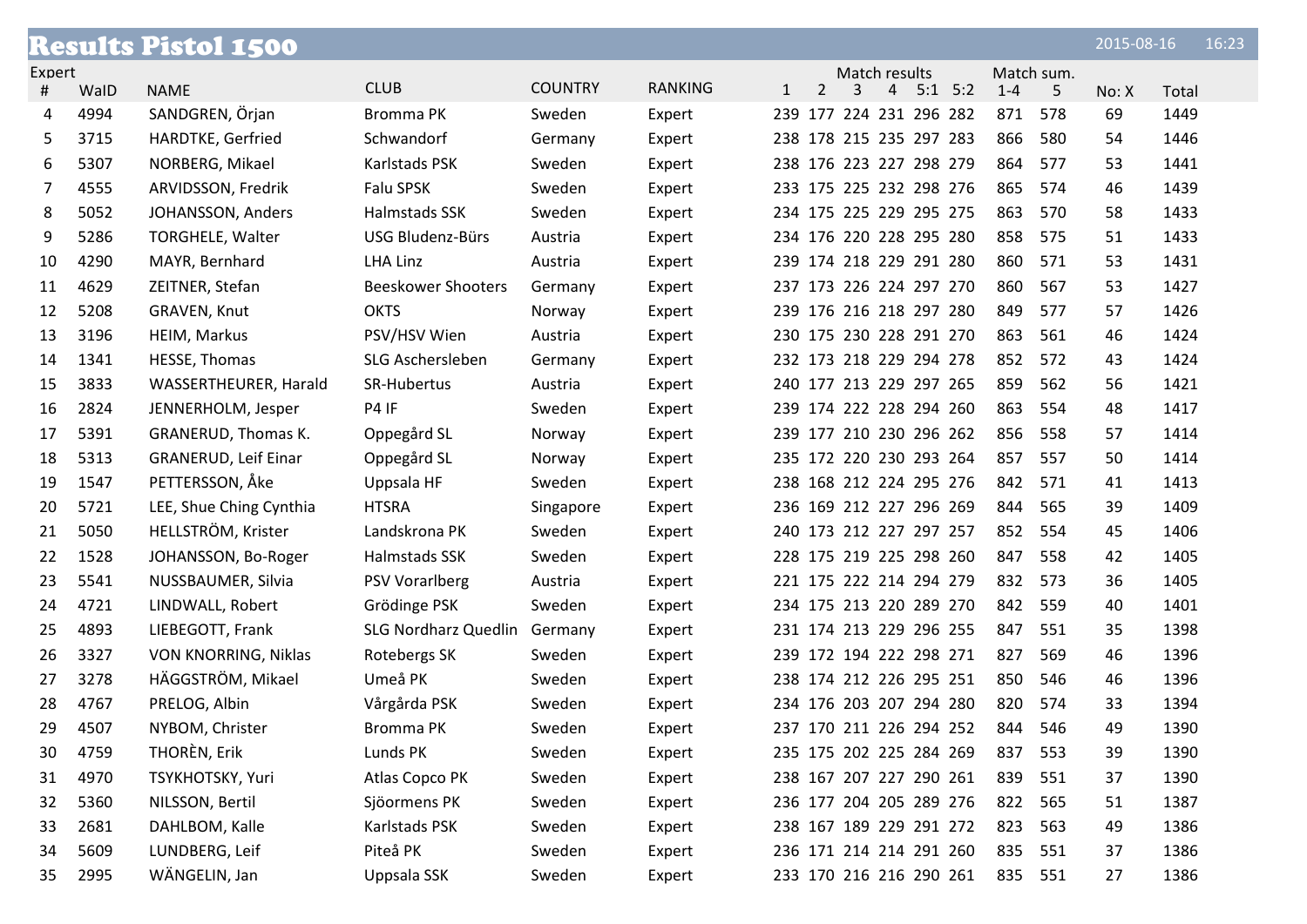|        |              | <b>Results Pistol 1500</b> |                       |                        |                |                |                     |                |                |                            |                |            | 2015-08-16 |       | 16:23     |
|--------|--------------|----------------------------|-----------------------|------------------------|----------------|----------------|---------------------|----------------|----------------|----------------------------|----------------|------------|------------|-------|-----------|
| Expert |              |                            |                       |                        |                |                |                     | Match results  |                |                            |                | Match sum. |            |       |           |
| #      | WalD         | <b>NAME</b>                | <b>CLUB</b>           | <b>COUNTRY</b>         | <b>RANKING</b> | $\mathbf{1}$   | $\overline{2}$      | 3              | $\overline{4}$ | $5:1$ $5:2$                | $1 - 4$        | 5.         | No: X      | Total |           |
| 36     | 4964         | KRISTENSSON, Nina          | Grödinge PSK          | Sweden                 | Expert         | 237            |                     |                |                | 180 224 226 298 219        | 867            | 517        | 59         | 1384  |           |
| 37     | 2592         | JOHANSSON, Leif            | Torna Hällestads PSK  | Sweden                 | Expert         |                |                     |                |                | 232 170 222 202 285 272    | 826            | 557        | 49         | 1383  |           |
| 38     | 1206         | REICHERT, Eberhard         | Polizei Waiblingen    | Germany                | Expert         |                |                     |                |                | 238 167 204 229 289 255    | 838            | 544        | 44         | 1382  |           |
| 39     | 4510         | ANDERSSON, Jörgen          | Lunds PK              | Sweden                 | Expert         |                |                     |                |                | 238 172 202 229 293 246    | 841            | 539        | 43         | 1380  |           |
| 40     | 3605         | MACK, Hendrik              | Leinfelden-Echterding | Germany                | Expert         |                |                     |                |                | 236 158 199 231 290 264    | 824            | 554        | 37         | 1378  |           |
| 41     | 4476         | DUCCÉLIUS, Michael         | Grödinge PSK          | Sweden                 | Expert         |                |                     |                |                | 233 173 190 229 295 256    | 825            | 551        | 34         | 1376  |           |
| 42     | 1730         | SANDAHL, Ulf               | Mölndals SF           | Sweden                 | Expert         |                |                     |                |                | 233 167 220 206 278 269    | 826            | 547        | 49         | 1373  |           |
| 43     | 3419         | HAMANN, Karl               | Ruhrpott              | Germany                | Expert         |                |                     |                |                | 239 176 186 230 294 246    | 831            | 540        | 47         | 1371  |           |
| 44     | 3990         | LACHNER, Christian         | Schwandorf            | Germany                | Expert         |                |                     |                |                | 234 164 198 226 289 253    | 822            | 542        | 35         | 1364  |           |
| 45     | 5656         | LIEN, Arnth                | Åsane PK              | Norway                 | Expert         |                |                     |                |                | 234 163 218 207 278 259    | 822            | 537        | 18         | 1359  |           |
| 46     | 5724         | LAM, Li MIn                | <b>HTSRA</b>          | Singapore              | Expert         |                |                     |                |                | 187 175 205 230 291 267    | 797            | 558        | 43         | 1355  |           |
| 47     | 4869         | <b>BJERKE, Linus</b>       | Grödinge PSK          | Sweden                 | Expert         |                |                     |                |                | 231 175 190 229 284 246    | 825            | 530        | 36         | 1355  |           |
| 48     | 2315         | SJÖBLOM, Christer          | Grödinge PSK          | Sweden                 | Expert         |                |                     |                |                | 232 165 217 206 286 248    | 820            | 534        | 26         | 1354  |           |
| 49     | 5464         | OLSSON, Daniel             | Umeå PK               | Sweden                 | Expert         |                |                     |                |                | 236 170 196 219 285 243    | 821            | 528        | 33         | 1349  |           |
| 50     | 4575         | JINDRISEK, Vlastimil       | Bromma PK             | Sweden                 | Expert         |                |                     |                |                | 230 171 207 226 290 217    | 834            | 507        | 34         | 1341  |           |
| 51     | 5558         | HOVANG, Dan                | Torna Hällestads PSK  | Sweden                 | Expert         |                |                     |                |                | 237 173 162 225 296 238    | 797            | 534        | 43         | 1331  |           |
| 52     | 4983         | JACOBSEN, Kaj              | <b>OKTS</b>           | Norway                 | Expert         |                |                     |                |                | 232 159 201 202 274 258    | 794            | 532        | 27         | 1326  |           |
| 53     | 4074         | ANDERSSON, Robert          | Umeå PK               | Sweden                 | Expert         |                |                     |                |                | 235 167 191 215 286 232    | 808            | 518        | 25         | 1326  |           |
| 54     | 2954         | LINDER, Leif               | Grödinge PSK          | Sweden                 | Expert         |                |                     |                |                | 234 157 189 215 282 242    | 795            | 524        | 35         | 1319  |           |
| 55     | 4786         | PORWOLL GERDES, Monika     | <b>SLG Linden</b>     | Germany                | Expert         |                |                     |                |                | 235 171 168 221 286 235    | 795            | 521        | 34         | 1316  |           |
| 56     | 5321         | NORGREN, Anders            | Grästorps PSK         | Sweden                 | Expert         |                |                     |                |                | 239 173 178 234 292 196    | 824            | 488        | 53         | 1312  |           |
| 57     | 4702         | BÖSL, Mario                | <b>SLG Schwandorf</b> | Germany                | Expert         |                |                     |                |                | 232 158 167 167 283 247    | 724            | 530        | 34         | 1254  |           |
| 58     | 4642         | CONNOR, James              | <b>NITSA</b>          | Northern Irelan Expert |                |                |                     |                |                | 232 170 139 178 279 231    | 719            | 510        | 17         | 1229  |           |
| 59     | 2846         | ERLANSSON, Thomas          | Salems PK             | Sweden                 | Expert         |                |                     |                |                | 233 172 186 234 171 0      | 825            | 171        | 35         | 996   | <b>BR</b> |
| 60     | 1729         | LAAKSO, Tom                | Mölndals SF           | Sweden                 | Expert         |                | 237 170 181 222 166 |                |                | 0                          | 810            | 166        | 37         | 976   |           |
| 61     | 2597         | AXELL, Michael             | Grödinge PSK          | Sweden                 | Expert         | $\overline{7}$ | $\mathbf 0$         | $\mathbf 0$    | $\mathbf 0$    | $\mathbf 0$<br>$\mathbf 0$ | $\overline{7}$ | 0          | 0          | 7     | DQ        |
|        | Sharpshooter |                            |                       |                        |                |                |                     | Match results  |                |                            |                | Match sum. |            |       |           |
| #      | WalD         | <b>NAME</b>                | <b>CLUB</b>           | <b>COUNTRY</b>         | RANKING        | $\mathbf{1}$   | $\overline{2}$      | $\overline{3}$ | $\overline{4}$ | $5:1$ $5:2$                | $1 - 4$        | 5          | No: X      | Total |           |
| 1      | 4919         | VOGEL, Dirk                | SLG Aschersleben      | Germany                | Sharpshooter   |                |                     |                |                | 238 175 222 222 296 283    | 857            | 579        | 58         | 1436  |           |
| 2      | 5463         | OLOFSSON, Emil             | Umeå PK               | Sweden                 | Sharpshooter   |                |                     |                |                | 236 176 212 229 295 266    | 853            | 561        | 42         | 1414  |           |
| 3      | 5852         | NORDVALL, Patrik           | Grödinge PSK          | Sweden                 | Sharpshooter   |                |                     |                |                | 239 171 221 229 292 261    | 860            | 553        | 47         | 1413  |           |
| 4      | 4701         | PAA, Michael               | SLG Schwandorf        | Germany                | Sharpshooter   |                |                     |                |                | 238 174 217 229 294 256    |                | 858 550    | 52         | 1408  |           |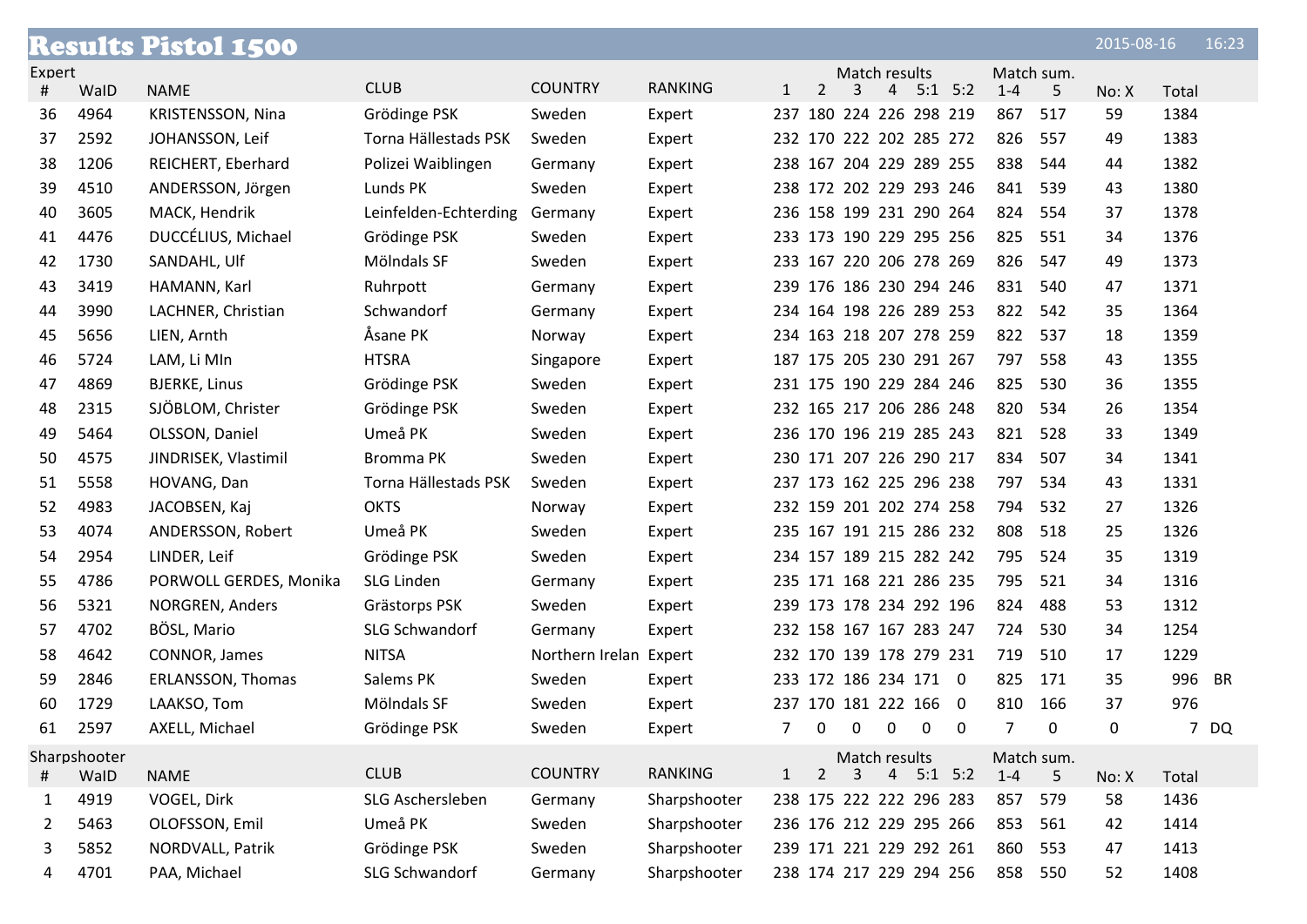|          |              | <b>Results Pistol 1500</b> |                              |                      |                |              |                                           |               |             |         |            | 2015-08-16 | 16:23 |  |
|----------|--------------|----------------------------|------------------------------|----------------------|----------------|--------------|-------------------------------------------|---------------|-------------|---------|------------|------------|-------|--|
|          | Sharpshooter |                            |                              |                      |                |              |                                           | Match results |             |         | Match sum. |            |       |  |
| #        | WalD         | <b>NAME</b>                | <b>CLUB</b>                  | <b>COUNTRY</b>       | <b>RANKING</b> | $\mathbf{1}$ | $\overline{2}$<br>3                       | 4             | $5:1$ $5:2$ | $1 - 4$ | 5          | No: X      | Total |  |
| 5        | 5898         | ANDERSSON, Kjell           | Eskilstuna PK                | Sweden               | Sharpshooter   |              | 236 170 192 231 299 269                   |               |             | 829     | 568        | 36         | 1397  |  |
| 6        | 3875         | DAHLBERG, Anders           | Karlstads PSK                | Sweden               | Sharpshooter   |              | 235 172 215 204 292 270                   |               |             | 826     | 562        | 34         | 1388  |  |
| 7        | 4585         | HOLMSTRÖM, Fredrik         | Torna Hällestads PSK         | Sweden               | Sharpshooter   |              | 238 175 188 226 291 265                   |               |             | 827     | 556        | 34         | 1383  |  |
| 8        | 5791         | KARLSEN, Jørn              | Åsane PK                     | Norway               | Sharpshooter   |              | 236 170 201 224 297 246                   |               |             | 831     | 543        | 41         | 1374  |  |
| 9        | 5304         | SALBERG, Tomas             | Linköpings SKF               | Sweden               | Sharpshooter   |              | 231 169 202 224 292 255                   |               |             | 826     | 547        | 39         | 1373  |  |
| 10       | 3764         | KIHL, Jonas                | Svartsjö PSK                 | Sweden               | Sharpshooter   |              | 236 169 214 197 292 259                   |               |             | 816     | 551        | 32         | 1367  |  |
| 11       | 5709         | <b>GRANUM, Erik</b>        | Oppegård SL                  | Norway               | Sharpshooter   |              | 237 164 202 230 294 238                   |               |             | 833     | 532        | 53         | 1365  |  |
| 12       | 4363         | SANDAU, Rene               | Coast Team Quickbor          | Germany              | Sharpshooter   |              | 230 172 214 214 266 269                   |               |             | 830     | 535        | 20         | 1365  |  |
| 13       | 4787         | GERDES, Jürgen             | <b>SLG Linden</b>            | Germany              | Sharpshooter   |              | 237 171 183 222 289 259                   |               |             | 813     | 548        | 38         | 1361  |  |
| 14       | 477          | STORRER, Friedrich         | SLG Team Merkle Tuni Germany |                      | Sharpshooter   |              | 231 167 198 227 289 249                   |               |             | 823     | 538        | 34         | 1361  |  |
| 15       | 5663         | HAUK, Michael              | <b>HSV Wien</b>              | Austria              | Sharpshooter   |              | 233 173 187 225 291 238                   |               |             | 818     | 529        | 41         | 1347  |  |
| 16       | 5665         | SCHRÖDER, Jan              | Linköpings SKF               | Sweden               | Sharpshooter   |              | 231 163 160 224 293 274                   |               |             | 778     | 567        | 42         | 1345  |  |
| 17       | 5470         | RAMSTEDT, Richard          | Örebro PSSK                  | Sweden               | Sharpshooter   |              | 231 172 189 207 292 253                   |               |             | 799     | 545        | 34         | 1344  |  |
| 18       | 5848         | HAHN, Marcus               | <b>Ballongberget SKF</b>     | Sweden               | Sharpshooter   |              | 235 172 213 218 284 221                   |               |             | 838     | 505        | 34         | 1343  |  |
| 19       | 2844         | LINDGREN, Lars             | Upplands Väsby PK            | Sweden               | Sharpshooter   |              | 215 170 217 194 288 258                   |               |             | 796     | 546        | 23         | 1342  |  |
| 20       | 5532         | OTTOSSON, Anders           | Lunds PK                     | Sweden               | Sharpshooter   |              | 228 162 211 205 292 239                   |               |             | 806     | 531        | 25         | 1337  |  |
| 21       | 4543         | HAQUES, Johan              | Upplands Väsby PK            | Sweden               | Sharpshooter   |              | 230 159 195 213 278 261                   |               |             | 797     | 539        | 31         | 1336  |  |
| 22       | 5302         | SCHAUB, Adam               | Atlas Copco PK               | Sweden               | Sharpshooter   |              | 228 162 199 206 281 229                   |               |             | 795     | 510        | 20         | 1305  |  |
| 23       | 3546         | JONES, LINDSAY             | Gulgong                      | Australia            | Sharpshooter   |              | 225 168 183 214 265 244                   |               |             | 790     | 509        | 25         | 1299  |  |
| 24       | 5361         | NILSSON, Kristina          | Sjöormens PK                 | Sweden               | Sharpshooter   |              | 239 153 166 219 287 228                   |               |             | 777     | 515        | 34         | 1292  |  |
| 25       | 3795         | PAIN, Andrew               | <b>Bisley</b>                | <b>Great Britain</b> | Sharpshooter   |              | 235 169 149 229 275 232                   |               |             | 782     | 507        | 30         | 1289  |  |
| 26       | 5710         | GRANUM, Kjetil             | Oppegård SL                  | Norway               | Sharpshooter   |              | 119 174 204 228 292 271                   |               |             | 725     | 563        | 42         | 1288  |  |
| 27       | 2312         | MEIJER, Ronny              | Göteborgs PSSK               | Sweden               | Sharpshooter   |              | 235 166 167 202 283 208                   |               |             | 770     | 491        | 26         | 1261  |  |
| 28       | 4822         | EDMAN, Dennis              | <b>NLT PSK</b>               | Sweden               | Sharpshooter   |              | 233 161 184 210 282 190                   |               |             | 788     | 472        | 34         | 1260  |  |
| 29       | 4544         | ESBJÖRNSSON, Anders        | Ljusdals PK                  | Sweden               | Sharpshooter   |              | 236 156 133 206 270 210                   |               |             | 731     | 480        | 26         | 1211  |  |
| 30       | 5485         | TÖRNGREN, Gert             | Grödinge PSK                 | Sweden               | Sharpshooter   |              | 231 147 140 207 277 198                   |               |             | 725 475 |            | 27         | 1200  |  |
| 31       | 3204         | JÄNDEL-HOLST, Johan        | Karlstads PSK                | Sweden               | Sharpshooter   |              | 231 158 181 180 269 174                   |               |             | 750 443 |            | 33         | 1193  |  |
| 32       | 5296         | HELLSTRÖM, Ronny           | Atlas Copco PK               | Sweden               | Sharpshooter   |              | 160 161 112 213 289 235                   |               |             | 646 524 |            | 32         | 1170  |  |
| Marksman |              |                            |                              |                      |                |              |                                           | Match results |             |         | Match sum. |            |       |  |
| #        | WalD         | <b>NAME</b>                | <b>CLUB</b>                  | <b>COUNTRY</b>       | <b>RANKING</b> | $\mathbf{1}$ | $\overline{2}$<br>$\overline{\mathbf{3}}$ | 4             | $5:1$ $5:2$ | $1 - 4$ | 5          | No: X      | Total |  |
| 1        | 5925         | EDQVIST, Christoff         | Eskilstuna PK                | Sweden               | Marksman       |              | 234 170 218 187 289 259                   |               |             | 809     | 548        | 34         | 1357  |  |
| 2        | 5899         | SKOGLUND, Bengt-Eric       | Karlstads PSK                | Sweden               | Marksman       |              | 236 172 203 197 287 255                   |               |             | 808 542 |            | 36         | 1350  |  |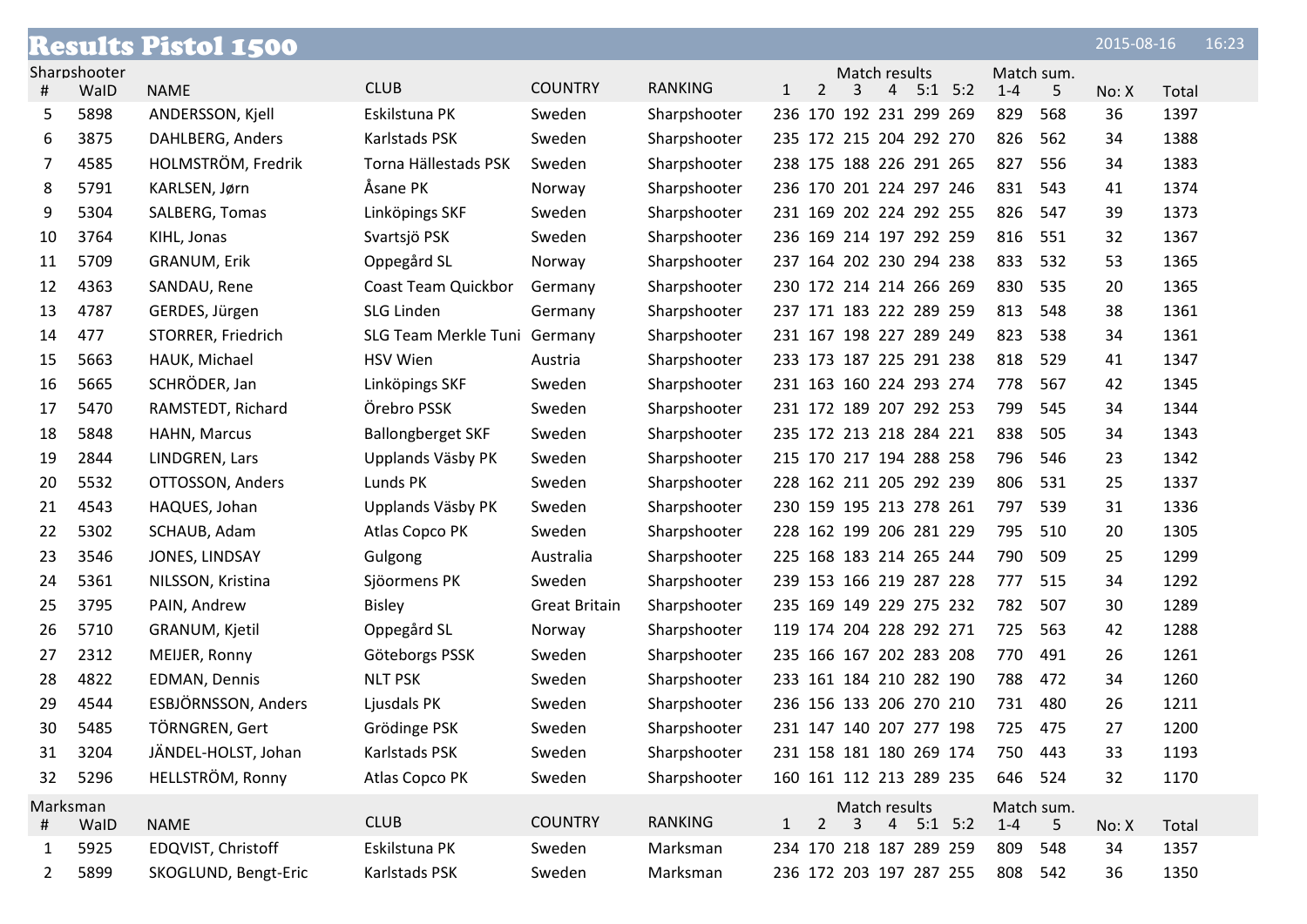|          |      | <b>Results Pistol 1500</b> |                                    |                          |                |              |                |   |                |                         |         |            | 2015-08-16 |       | 16:23 |
|----------|------|----------------------------|------------------------------------|--------------------------|----------------|--------------|----------------|---|----------------|-------------------------|---------|------------|------------|-------|-------|
| Marksman |      |                            |                                    |                          |                |              |                |   | Match results  |                         |         | Match sum. |            |       |       |
| #        | WalD | <b>NAME</b>                | <b>CLUB</b>                        | <b>COUNTRY</b>           | <b>RANKING</b> | $\mathbf{1}$ | $\overline{2}$ | 3 | $\overline{4}$ | $5:1$ $5:2$             | $1 - 4$ | 5          | No: X      | Total |       |
| 3        | 3684 | MERKLE, Tim                | Team Merkle Tuning B Germany       |                          | Marksman       |              |                |   |                | 233 169 193 202 282 260 | 797     | 542        | 28         | 1339  |       |
| 4        | 5900 | LINDHOLM, Nicklas          | Eskilstuna PK                      | Sweden                   | Marksman       |              |                |   |                | 229 171 196 216 286 238 | 812     | 524        | 22         | 1336  |       |
| 5        | 5851 | LJUNGGREN, Erik            | Upplands Väsby PK                  | Sweden                   | Marksman       |              |                |   |                | 233 169 163 222 281 259 | 787     | 540        | 29         | 1327  |       |
| 6        | 5359 | TRASER, Mike               | SLG 1500 Frankfurt                 | Germany                  | Marksman       |              |                |   |                | 234 165 171 228 280 239 | 798     | 519        | 39         | 1317  |       |
| 7        | 5462 | COOPER, Peter Thornton     | <b>SLG Bisley</b>                  | <b>Great Britain</b>     | Marksman       |              |                |   |                | 230 167 171 206 282 255 | 774     | 537        | 32         | 1311  |       |
| 8        | 5382 | AUSTIN, Mark               | <b>NITSA</b>                       | Northern Irelan Marksman |                |              |                |   |                | 229 165 198 198 276 240 | 790     | 516        | 28         | 1306  |       |
| 9        | 5655 | HÜTTL, Christian           | SLG 1500 Frankfurt                 | Germany                  | Marksman       |              |                |   |                | 227 159 178 217 292 228 | 781     | 520        | 30         | 1301  |       |
| 10       | 5924 | NORMANIAN, Kevork          | <b>Ballongberget SKF</b>           | Sweden                   | Marksman       |              |                |   |                | 221 164 181 210 285 235 | 776     | 520        | 25         | 1296  |       |
| 11       | 3701 | VASARA-EKSTRÖM, Fredrik    | Bromma PK                          | Sweden                   | Marksman       |              |                |   |                | 229 156 184 213 269 242 | 782     | 511        | 26         | 1293  |       |
| 12       | 5847 | CELAN, Toni                | Halmstads SSK                      | Sweden                   | Marksman       |              |                |   |                | 226 173 157 216 283 225 | 772     | 508        | 39         | 1280  |       |
| 13       | 5831 | VENTURA, Daniel            | <b>Ballongberget SKF</b>           | Sweden                   | Marksman       |              |                |   |                | 232 163 182 219 252 221 | 796     | 473        | 31         | 1269  |       |
| 14       | 5457 | COOPER, Lynnemarie         | <b>SLG Bisley</b>                  | <b>Great Britain</b>     | Marksman       |              |                |   |                | 228 161 121 208 284 256 | 718     | 540        | 25         | 1258  |       |
| 15       | 5068 | KOLZER, Andreas            | LhA Linz                           | Austria                  | Marksman       |              |                |   |                | 235 166 150 215 273 214 | 766     | 487        | 30         | 1253  |       |
| 16       | 5454 | VAN DALEN, Morne           | <b>SLG Bisley</b>                  | <b>Great Britain</b>     | Marksman       |              |                |   |                | 236 132 175 223 285 200 | 766     | 485        | 26         | 1251  |       |
| 17       | 3789 | HARRIS, Dave               | <b>Bisley</b>                      | <b>Great Britain</b>     | Marksman       |              |                |   |                | 238 168 159 200 268 217 | 765     | 485        | 26         | 1250  |       |
| 18       | 4858 | MCMICHAEL, Colin           | Team Merkle Tuning B Great Britain |                          | Marksman       |              |                |   |                | 235 159 149 219 291 196 | 762     | 487        | 36         | 1249  |       |
| 19       | 3200 | HOLST, Ulf                 | Mälarhöjdens PS                    | Sweden                   | Marksman       |              |                |   |                | 220 165 186 161 283 233 | 732     | 516        | 29         | 1248  |       |
| 20       | 5484 | KARLSTRÖM, Fredrik         | Grödinge PSK                       | Sweden                   | Marksman       |              |                |   |                | 236 167 148 215 269 205 | 766     | 474        | 31         | 1240  |       |
| 21       | 5853 | JANSSON, Martin            | Katarina PSF                       | Sweden                   | Marksman       |              |                |   |                | 209 161 176 192 276 220 | 738     | 496        | 14         | 1234  |       |
| 22       | 3835 | KARLSSON, Ulf              | Eskilstuna PK                      | Sweden                   | Marksman       |              |                |   |                | 236 162 156 182 280 207 | 736     | 487        | 15         | 1223  |       |
| 23       | 5840 | GREEN, Douglas             | <b>SLG Bisley</b>                  | <b>Great Britain</b>     | Marksman       |              |                |   |                | 232 159 170 191 279 190 | 752     | 469        | 27         | 1221  |       |
| 24       | 5339 | PODEVIN, Alan              | <b>SLG Bisley</b>                  | <b>Great Britain</b>     | Marksman       |              |                |   |                | 225 162 114 209 284 218 | 710     | 502        | 11         | 1212  |       |
| 25       | 4456 | LAMB, Stephen              | <b>SLG Bisley</b>                  | <b>Great Britain</b>     | Marksman       |              |                |   |                | 231 155 159 206 238 213 | 751     | 451        | 24         | 1202  |       |
| 26       | 5897 | LANDELIUS, Jacob           | Linköpings SKF                     | Sweden                   | Marksman       |              |                |   |                | 235 150 128 217 283 186 | 730     | 469        | 27         | 1199  |       |
| 27       | 5892 | HYYTIÄINEN, Ludwig         | Svartsjö PSK                       | Sweden                   | Marksman       |              |                |   |                | 229 163 168 184 246 206 | 744     | 452        | 25         | 1196  |       |
| 28       | 5849 | ALBIN, Björn               | Grödinge PSK                       | Sweden                   | Marksman       |              |                |   |                | 208 172 124 192 283 206 | 696     | 489        | 25         | 1185  |       |
| 29       | 5933 | GORIA, Fadi                | <b>Ballongberget SKF</b>           | Sweden                   | Marksman       |              |                |   |                | 221 160 133 212 269 171 | 726     | 440        | 23         | 1166  |       |
| 30       | 5926 | <b>BLOMBERG, Lars</b>      | Eskilstuna PK                      | Sweden                   | Marksman       |              |                |   |                | 232 154 95 194 286 203  | 675     | 489        | 22         | 1164  |       |
| 31       | 5668 | SANDBERG, Johnny           | Laholms PSK                        | Sweden                   | Marksman       |              |                |   |                | 227 161 107 216 286 167 | 711     | 453        | 22         | 1164  |       |
| 32       | 5295 | FERNSTRÖM, Magnus          | Atlas Copco PK                     | Sweden                   | Marksman       |              |                |   |                | 203 129 142 192 276 222 | 666     | 498        | 11         | 1164  |       |
| 33       | 5122 | BRÅTEN, Espen              | Lillestrøm og Omegn P Norway       |                          | Marksman       |              |                |   |                | 237 163 132 207 278 133 | 739     | 411        | 31         | 1150  |       |
| 34       | 4813 | SVANSTRÖM, Per             | Stockholmspolisens S               | Sweden                   | Marksman       |              |                |   |                | 230 169 101 217 282 150 |         | 717 432    | 34         | 1149  |       |